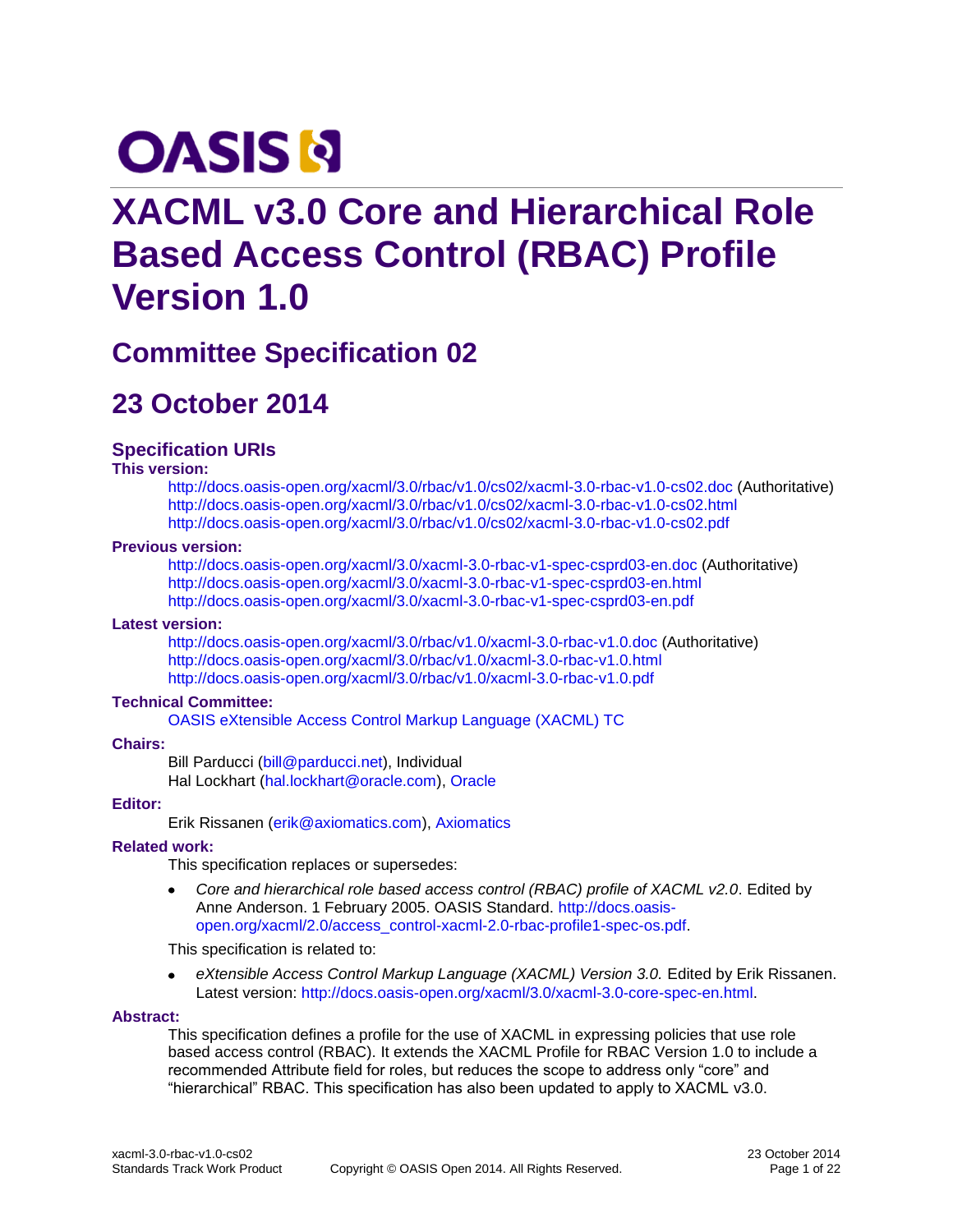#### **Status:**

This document was last revised or approved by the OASIS eXtensible Access Control Markup Language (XACML) TC on the above date. The level of approval is also listed above. Check the "Latest version" location noted above for possible later revisions of this document. Any other numbered Versions and other technical work produced by the Technical Committee (TC) are listed at [https://www.oasis-open.org/committees/tc\\_home.php?wg\\_abbrev=xacml#technical.](https://www.oasis-open.org/committees/tc_home.php?wg_abbrev=xacml#technical)

TC members should send comments on this specification to the TC's email list. Others should send comments to the TC's public comment list, after subscribing to it by following the instructions at the ["Send A Comment"](https://www.oasis-open.org/committees/comments/index.php?wg_abbrev=xacml) button on the TC's web page at [https://www.oasis](https://www.oasis-open.org/committees/xacml/)[open.org/committees/xacml/.](https://www.oasis-open.org/committees/xacml/)

For information on whether any patents have been disclosed that may be essential to implementing this specification, and any offers of patent licensing terms, please refer to the Intellectual Property Rights section of the Technical Committee web page [\(https://www.oasis](https://www.oasis-open.org/committees/xacml/ipr.php)[open.org/committees/xacml/ipr.php\)](https://www.oasis-open.org/committees/xacml/ipr.php).

#### **Citation format:**

When referencing this specification the following citation format should be used:

#### **[XACML-3.0-RBAC]**

*XACML v3.0 Core and Hierarchical Role Based Access Control (RBAC) Profile Version 1.0.*  Edited by Erik Rissanen. 23 October 2014. OASIS Committee Specification 02. [http://docs.oasis](http://docs.oasis-open.org/xacml/3.0/rbac/v1.0/cs02/xacml-3.0-rbac-v1.0-cs02.html)[open.org/xacml/3.0/rbac/v1.0/cs02/xacml-3.0-rbac-v1.0-cs02.html.](http://docs.oasis-open.org/xacml/3.0/rbac/v1.0/cs02/xacml-3.0-rbac-v1.0-cs02.html) Latest version: [http://docs.oasis-open.org/xacml/3.0/rbac/v1.0/xacml-3.0-rbac-v1.0.html.](http://docs.oasis-open.org/xacml/3.0/rbac/v1.0/xacml-3.0-rbac-v1.0.html)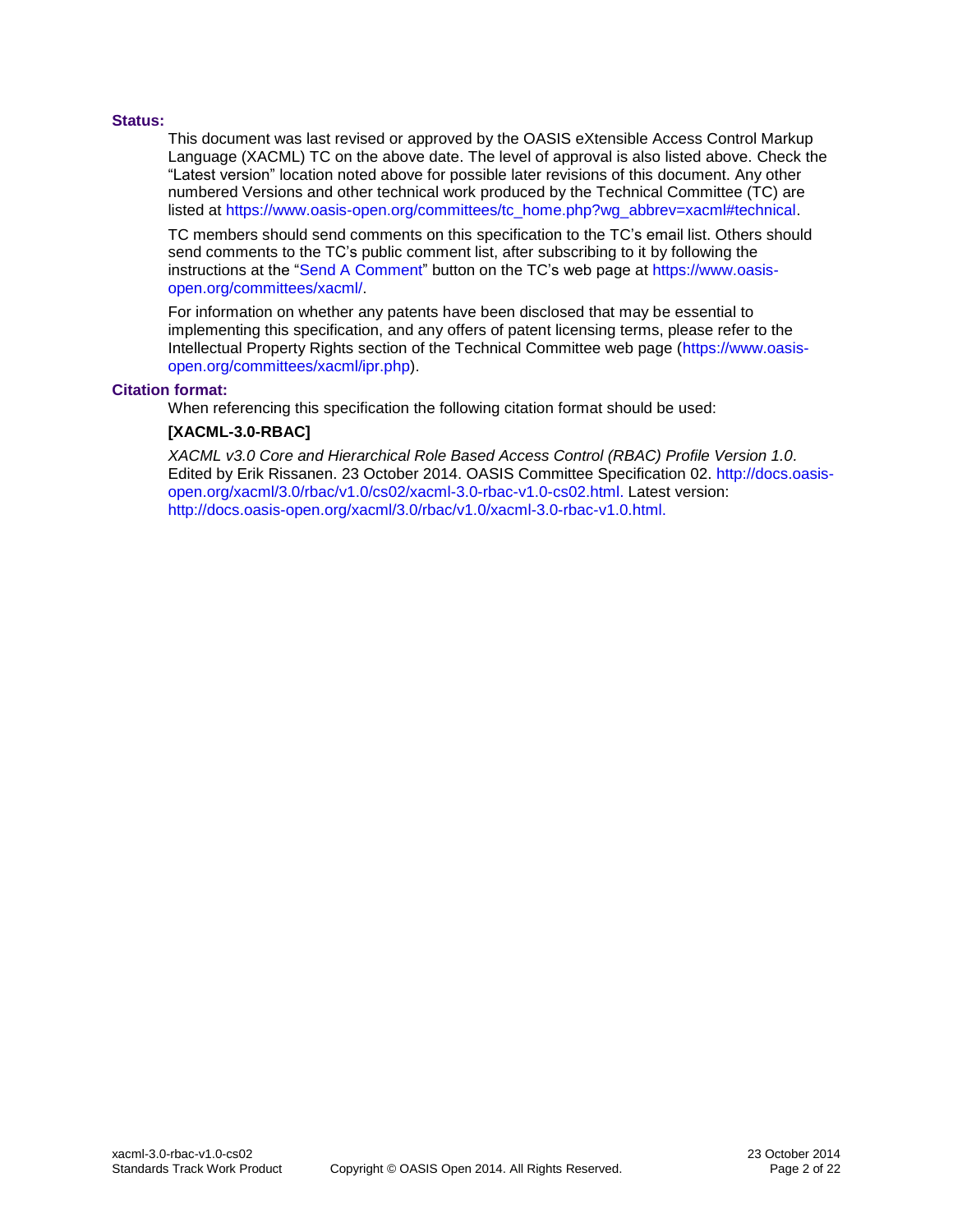# **Notices**

Copyright © OASIS Open 2014. All Rights Reserved.

All capitalized terms in the following text have the meanings assigned to them in the OASIS Intellectual Property Rights Policy (the "OASIS IPR Policy"). The full [Policy](https://www.oasis-open.org/policies-guidelines/ipr) may be found at the OASIS website.

This document and translations of it may be copied and furnished to others, and derivative works that comment on or otherwise explain it or assist in its implementation may be prepared, copied, published, and distributed, in whole or in part, without restriction of any kind, provided that the above copyright notice and this section are included on all such copies and derivative works. However, this document itself may not be modified in any way, including by removing the copyright notice or references to OASIS, except as needed for the purpose of developing any document or deliverable produced by an OASIS Technical Committee (in which case the rules applicable to copyrights, as set forth in the OASIS IPR Policy, must be followed) or as required to translate it into languages other than English.

The limited permissions granted above are perpetual and will not be revoked by OASIS or its successors or assigns.

This document and the information contained herein is provided on an "AS IS" basis and OASIS DISCLAIMS ALL WARRANTIES, EXPRESS OR IMPLIED, INCLUDING BUT NOT LIMITED TO ANY WARRANTY THAT THE USE OF THE INFORMATION HEREIN WILL NOT INFRINGE ANY OWNERSHIP RIGHTS OR ANY IMPLIED WARRANTIES OF MERCHANTABILITY OR FITNESS FOR A PARTICULAR PURPOSE.

OASIS requests that any OASIS Party or any other party that believes it has patent claims that would necessarily be infringed by implementations of this OASIS Committee Specification or OASIS Standard, to notify OASIS TC Administrator and provide an indication of its willingness to grant patent licenses to such patent claims in a manner consistent with the IPR Mode of the OASIS Technical Committee that produced this specification.

OASIS invites any party to contact the OASIS TC Administrator if it is aware of a claim of ownership of any patent claims that would necessarily be infringed by implementations of this specification by a patent holder that is not willing to provide a license to such patent claims in a manner consistent with the IPR Mode of the OASIS Technical Committee that produced this specification. OASIS may include such claims on its website, but disclaims any obligation to do so.

OASIS takes no position regarding the validity or scope of any intellectual property or other rights that might be claimed to pertain to the implementation or use of the technology described in this document or the extent to which any license under such rights might or might not be available; neither does it represent that it has made any effort to identify any such rights. Information on OASIS' procedures with respect to rights in any document or deliverable produced by an OASIS Technical Committee can be found on the OASIS website. Copies of claims of rights made available for publication and any assurances of licenses to be made available, or the result of an attempt made to obtain a general license or permission for the use of such proprietary rights by implementers or users of this OASIS Committee Specification or OASIS Standard, can be obtained from the OASIS TC Administrator. OASIS makes no representation that any information or list of intellectual property rights will at any time be complete, or that any claims in such list are, in fact, Essential Claims.

The name "OASIS" is a trademark of [OASIS,](https://www.oasis-open.org/) the owner and developer of this specification, and should be used only to refer to the organization and its official outputs. OASIS welcomes reference to, and implementation and use of, specifications, while reserving the right to enforce its marks against misleading uses. Please see<https://www.oasis-open.org/policies-guidelines/trademark> for above guidance.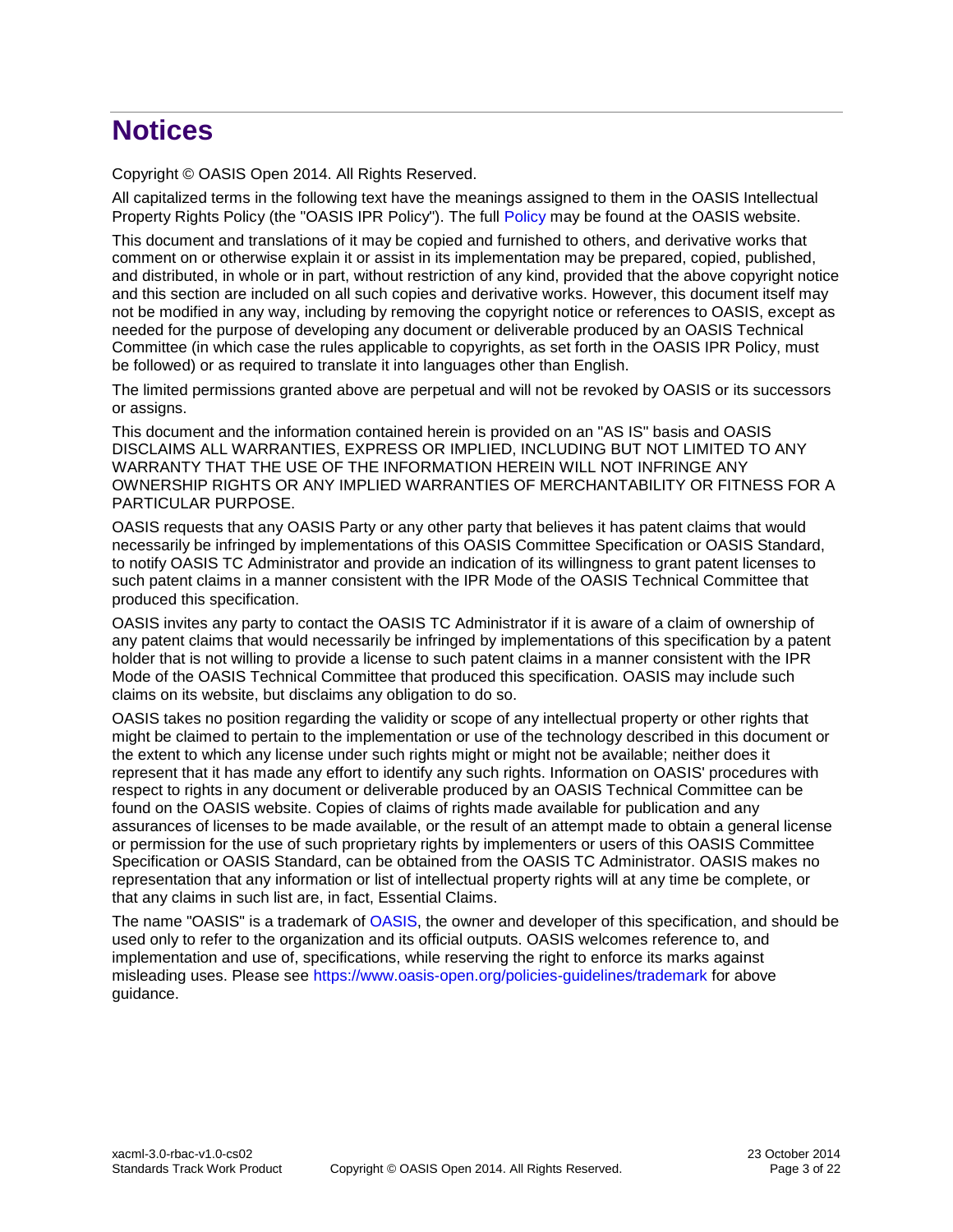# **Table of Contents**

| $\mathbf{1}$   |             |  |  |
|----------------|-------------|--|--|
|                |             |  |  |
|                |             |  |  |
|                |             |  |  |
|                |             |  |  |
|                |             |  |  |
|                |             |  |  |
|                |             |  |  |
|                |             |  |  |
|                |             |  |  |
|                |             |  |  |
| $\overline{2}$ |             |  |  |
|                |             |  |  |
|                |             |  |  |
|                |             |  |  |
|                |             |  |  |
|                |             |  |  |
| 3              |             |  |  |
| 4              |             |  |  |
|                |             |  |  |
|                |             |  |  |
| 5              |             |  |  |
|                |             |  |  |
|                |             |  |  |
|                |             |  |  |
| 6              |             |  |  |
|                |             |  |  |
|                |             |  |  |
|                |             |  |  |
| $\overline{7}$ |             |  |  |
|                |             |  |  |
|                |             |  |  |
|                | Appendix A. |  |  |
|                | Appendix B. |  |  |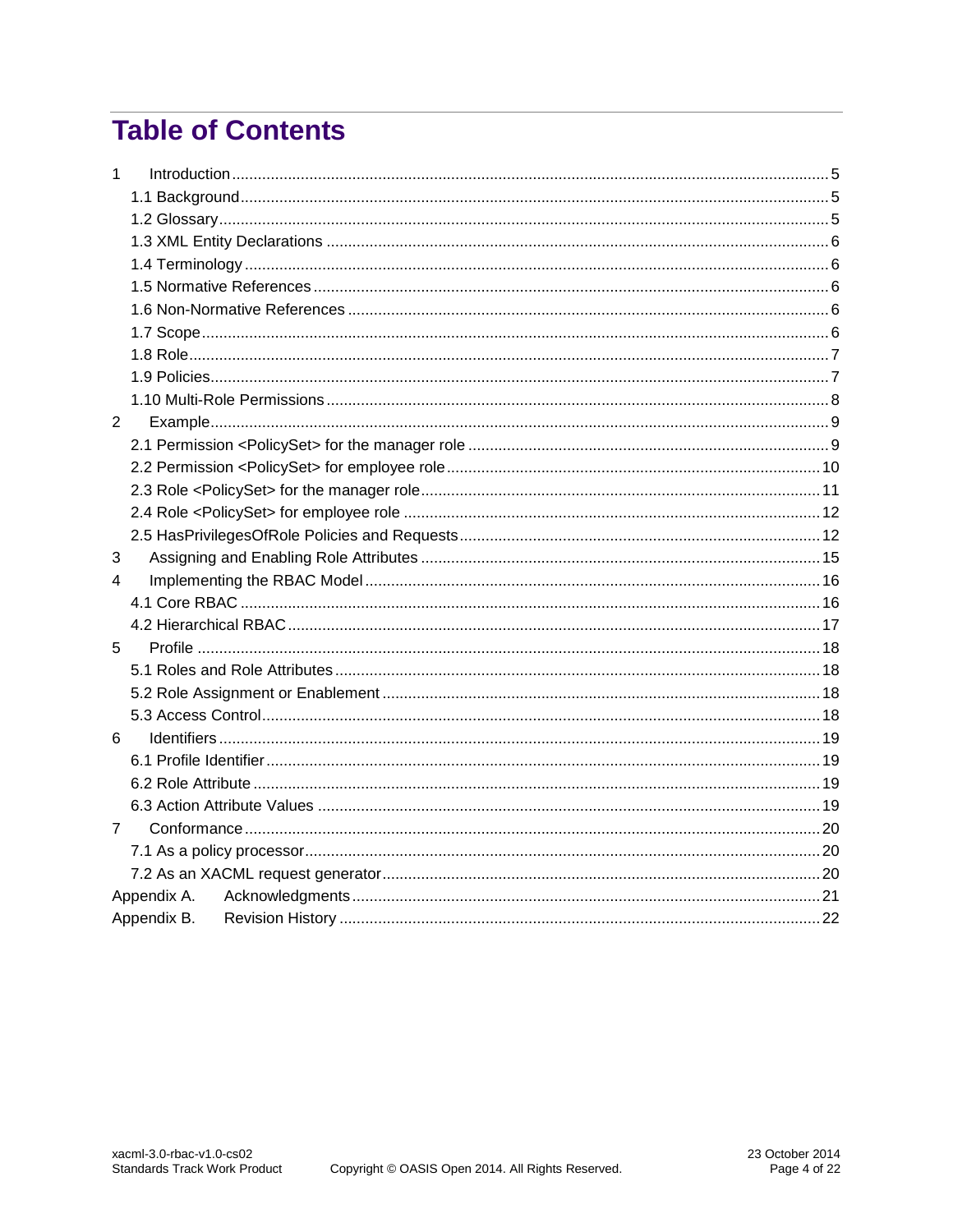# <span id="page-4-0"></span>**1 Introduction**

# <span id="page-4-1"></span>**1.1 Background**

### **{non-normative}**

This specification defines a profile for the use of the OASIS eXtensible Access Control Markup Language

 (XACML) **[\[XACML\]](#page-5-5)** to meet the requirements for "core" and "hierarchical" *role* based access control (*RBAC*) as specified in **[\[ANSI-RBAC\]](#page-5-6)**. Use of this profile requires no changes or extensions to standard

XACML Version 3.0. Compared to the Core and hierarchical *role* based access control (*RBAC*) profile of

 XACML v2.0 **[\[RBAC-V2\]](#page-5-7)** there are is no new functionality, rather the specification has just been updated for XACML 3.0.

This specification begins with a non-normative explanation of the building blocks from which the *RBAC*

solution is constructed. A full example illustrates these building blocks. The specification then discusses

how these building blocks may be used to implement the various elements of the *RBAC* model presented

in **[\[ANSI-RBAC\]](#page-5-6)**. Finally, the normative section of the specification describes compliant uses of the

building blocks in implementing an *RBAC* solution.

This specification assumes the reader is somewhat familiar with XACML. An introduction to the *RBAC*

model is available in **[\[RBACIntro\]](#page-5-8)**.

### <span id="page-4-2"></span>**1.2 Glossary**

#### **HasPrivilegesOfRole policy**

19 An optional type of  $\langle \text{Policy} \rangle$  that can be included in a Permission  $\langle \text{PolicySet} \rangle$  to allow support queries asking if a subject "has the privileges of" a specific *role*. See Sectio[n2.5:](#page-11-1) HasPrivilegesOfRole Policies and Requests.

#### **Junior role**

 In a *role* hierarchy, Role A is junior to Role B if Role B inherits all the *permissions* associated with Role A.

#### **Multi-role permissions**

 A set of *permissions* for which a user must hold more than one *role* simultaneously in order to gain access.

#### **Permission**

 The ability or right to perform some action on some resource, possibly only under certain specified conditions.

#### **PPS**

Permission <PolicySet>. See Section [1.9:](#page-6-1) Policies.

#### **RBAC**

 *Role* based access control. A model for controlling access to resources where permitted actions on resources are identified with *roles* rather than with individual subject identities.

#### **Role Enablement Authority**

 An entity that assigns *role* attributes and values to users or enables *role* attributes and values during a user's session.

#### **RPS**

Role <PolicySet>. See Section [1.9:](#page-6-1) Policies.

#### **Role**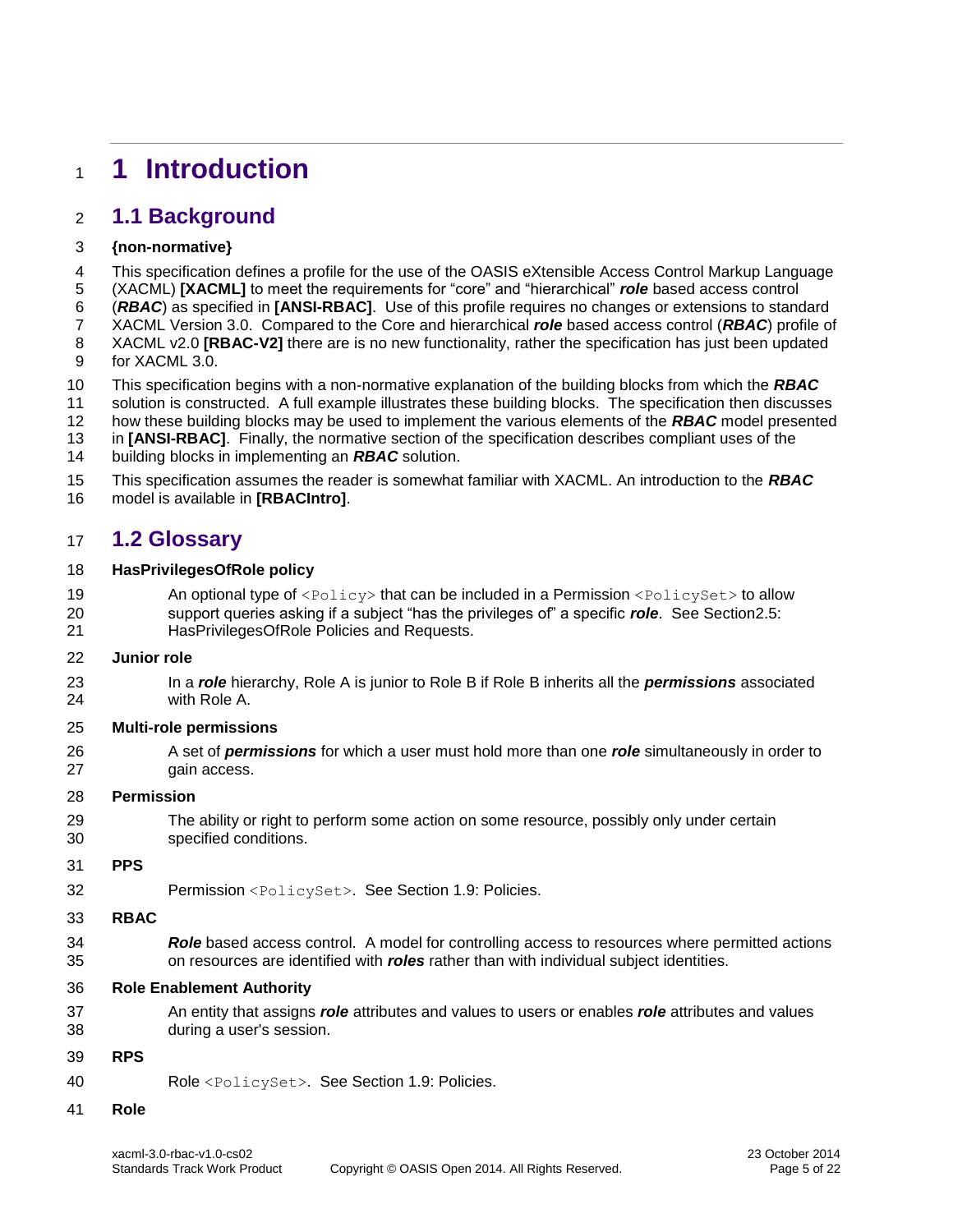A job function within the context of an organization that has associated semantics regarding the authority and responsibility conferred on the user assigned to the *role* **[\[ANSI-RBAC\]](#page-5-6)**.

#### **Senior role**

 In a *role* hierarchy, Role A is senior to Role B if Role A inherits all the *permissions* associated with Role B.

# <span id="page-5-0"></span>**1.3 XML Entity Declarations**

 In order to improve readability, the examples in this specification assume use of the following XML Internal Entity declarations:

| ENTITY policy-combine "urn:oasis:names:tc:xacml:1.0:policy-combining-algorithm:" |
|----------------------------------------------------------------------------------|

For example, "&xml;string" is equivalent to "http://www.w3.org/2001/XMLSchema#string".

## <span id="page-5-1"></span>**1.4 Terminology**

 The key words "MUST", "MUST NOT", "REQUIRED", "SHALL", "SHALL NOT", "SHOULD", "SHOULD NOT", "RECOMMENDED", "MAY", and "OPTIONAL" in this document are to be interpreted as described

in **[\[RFC2119\]](#page-5-9)**.

### <span id="page-5-2"></span>**1.5 Normative References**

<span id="page-5-9"></span><span id="page-5-5"></span>

| 70       | [RFC2119] | Bradner, S., "Key words for use in RFCs to Indicate Requirement Levels", BCP                                                                            |
|----------|-----------|---------------------------------------------------------------------------------------------------------------------------------------------------------|
|          |           | 14, RFC 2119, March 1997. http://www.ietf.org/rfc/rfc2119.txt.                                                                                          |
| 72<br>73 | [XACML]   | eXtensible Access Control Markup Language (XACML) Version 3.0. 22 January<br>2014. OASIS Standard. http://docs.oasis-open.org/xacml/3.0/xacml-3.0-core- |
| 74       |           | spec-os-en.html                                                                                                                                         |

### <span id="page-5-3"></span>**1.6 Non-Normative References**

<span id="page-5-8"></span><span id="page-5-6"></span>

| 76<br>77       | [ANSI-RBAC] | NIST, Role Based Access Control, ANSI INCITS 359-2004,<br>http://csrc.nist.gov/rbac/                                                                                                                         |
|----------------|-------------|--------------------------------------------------------------------------------------------------------------------------------------------------------------------------------------------------------------|
| 78<br>79       | [RBACIntro] | D. Ferraiolo, R. Sandhu, S. Gavrila, D.R. Kuhn, R. Chandramouli, Proposed<br>NIST Standard for Role-Based Access Control, ACM Transaction on Information                                                     |
| 80<br>81       |             | and System Security, Vol. 4, No. 3, August 2001, pages 224-274,<br>http://csrc.nist.gov/rbac/rbacSTD-ACM.pdf                                                                                                 |
| 82<br>83<br>84 | [RBAC-V2]   | Core and hierarchical role based access control (RBAC) profile of XACML v2.0.1<br>February 2005. OASIS Standard. http://docs.oasis-<br>open.org/xacml/2.0/access_control-xacml-2.0-rbac-profile1-spec-os.pdf |

### <span id="page-5-7"></span><span id="page-5-4"></span>**1.7 Scope**

*Role* based access control allows policies to be specified in terms of subject *roles* rather than strictly in

 terms of individual subject identities. This is important for scalability and manageability of access control systems.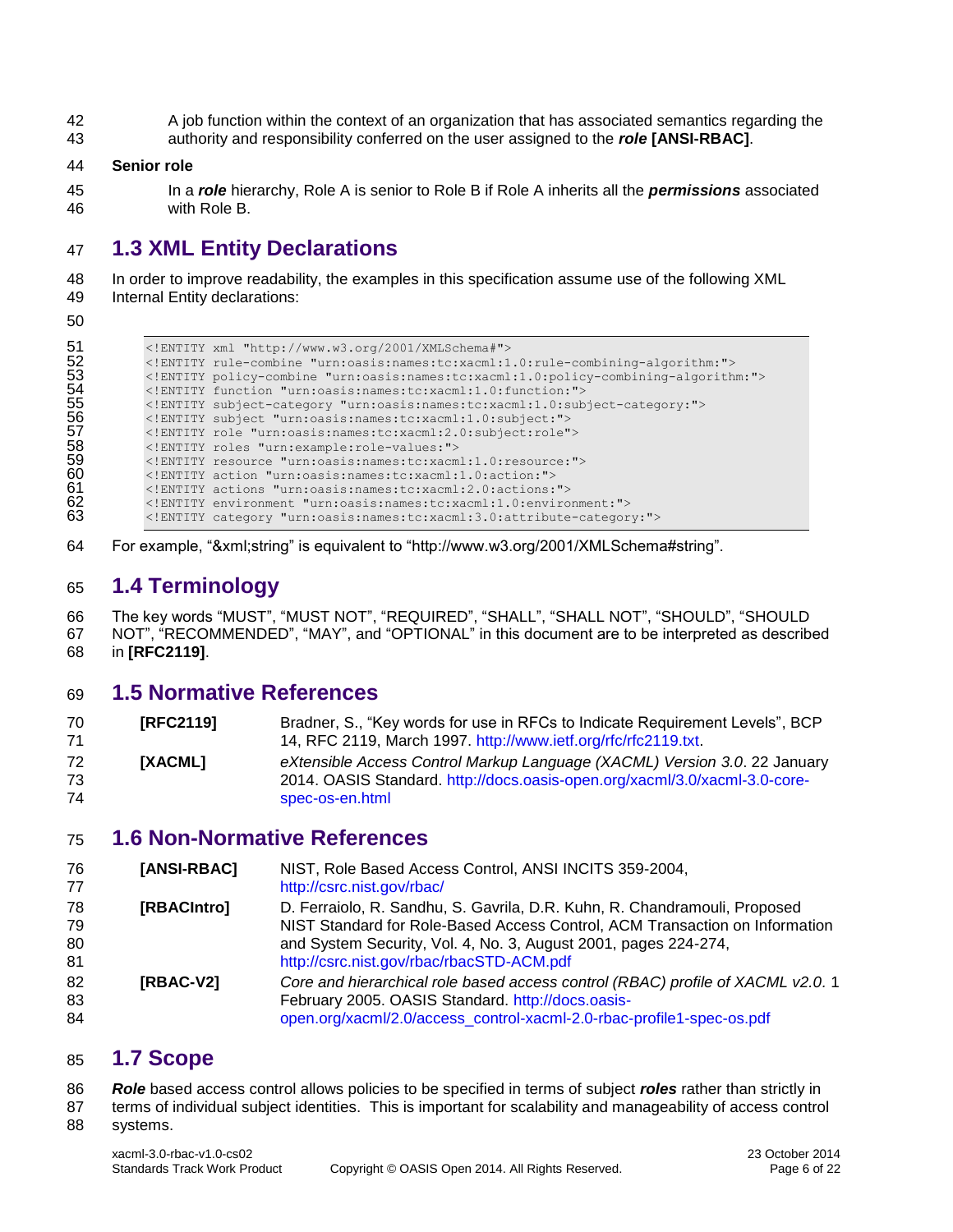- The policies specified in this profile can answer two types of questions:
- 1. If a subject has *roles* R1 , R2, ... Rn enabled, can subject X access a given resource using a given action?
- 2. If a subject has *roles* R1 , R2, ... Rn enabled, does that mean the subject will have *permissions* associated with a given *role* R'? That is, is *role* R' either equal to or junior to any of *roles* R1 , R2, ... Rn?
- The policies specified in this profile do not answer the question "What set of *roles* does subject X have?"
- That question must be handled by a *Role Enablement Authority*, and not directly by an XACML PDP.
- Such an entity may make use of XACML policies, but will need additional information. See Section 3:
- Assigning and Enabling Role Attributes for more information about *Role Enablement Authorities*.
- The policies specified in this profile assume all the *roles* for a given subject have already been enabled at the time an authorization decision is requested. They do not deal with an environment in which *roles*
- must be enabled dynamically based on the resource or actions a subject is attempting to perform. For
- this reason, the policies specified in this profile also do not deal with static or dynamic "Separation of
- Duty" (see **[\[ANSI-RBAC\]](#page-5-6)**). A future profile may address the requirements of this type of environment.

### <span id="page-6-0"></span>**1.8 Role**

In this profile, *roles* are expressed as XACML Subject Attributes. There is one exception: in a

- HasPrivilegesOfRole <Policy>, the *role* appears as a Resource Attribute. See Section [2.5:](#page-11-1)
- HasPrivilegesOfRole Policies and Requests for more information.
- *Role* attributes may be expressed in either of two ways, depending on the requirements of the application environment. In some environments there may be a small number of "*role* attributes", where the name of each such attribute is some name indicating "role", and where the value of each such attribute indicates
- the name of the *role* held. For example, in this first type of environment, there may be one "*role* attribute"
- 112 having the AttributeId "&role;" (this profile recommends use of this identifier). The possible *roles* are
- values for this one attribute, and might be "&roles;officer", "&roles;manager", and "&roles;employee". This
- way of expressing *roles* works best with the XACML way of expressing policies. This method of
- identifying *roles* is also most conducive to interoperability.
- Alternatively, in other application environments, there may be a number of different attribute identifiers,
- each indicating a different *role*. For example, in this second type of environment, there might be three
- attribute identifiers: "urn:someapp:attributes:officer-role", "urn:someapp:attributes:manager-role", and
- "urn:someapp:attributes:employee-role". In this case the value of the attribute may be empty or it may
- contain various parameters associated with the *role*. XACML policies can handle *roles* expressed in this way, but not as naturally as in the first way.
- XACML supports multiple subjects per access request, indicating various entities that may be involved in
- making the request. For example, there is usually a human user who initiates the request, at least
- indirectly. There are usually one or more applications or code bases that generate the actual low-level
- access request on behalf of the user. There is some computing device on which the application or code
- base is executing, and this device may have an identity such an IP address. XACML identifies each such
- 127 Subject with a Category xml attribute in the <Attributes> element that indicates the type of subject
- 128 being described. For example, the human user has a Category of &subject-category; access-subject;
- 129 the application that generates the access request has a Category of &subject-category;codebase and so on. In this profile, a *role* attribute may be associated with any of the categories of subjects involved in
- making an access request.

### <span id="page-6-1"></span>**1.9 Policies**

- In this profile, three types of policies are specified.
- 1. **Role <PolicySet> or** *RPS* : a <PolicySet> that associates holders of a given *role* attribute and value with a Permission <PolicySet> that contains the actual *permissions* associated with 136 the given *role*. The  $\langle \text{Target}\rangle$  element of a Role  $\langle \text{PolicySet}\rangle$  limits the applicability of the <PolicySet> to subjects holding the associated *role* attribute and value. Each Role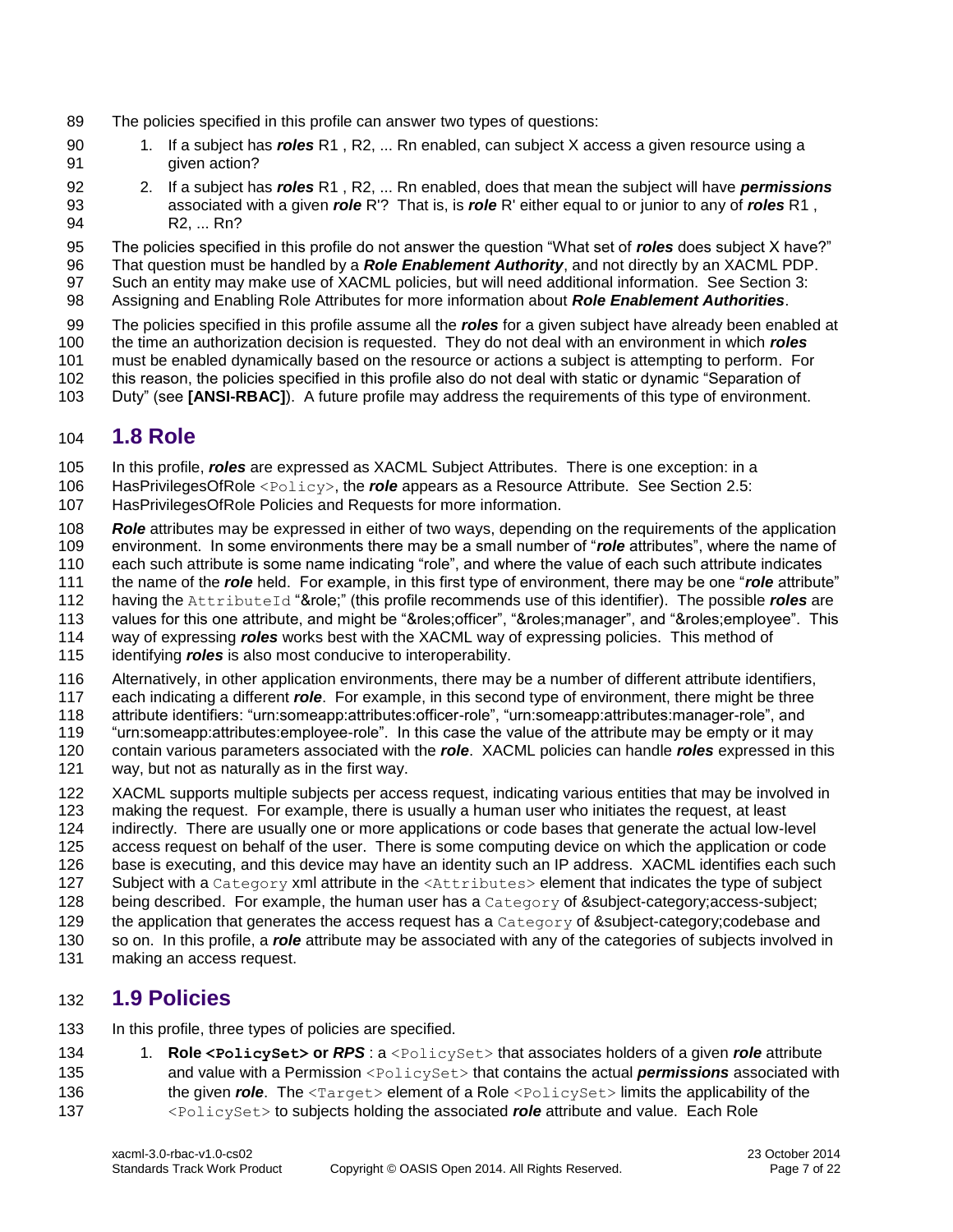- <PolicySet> references a single corresponding Permission <PolicySet> but does not 139 contain or reference any other <Policy> or <PolicySet> elements.
- 2. **Permission <PolicySet> or** *PPS*: a <PolicySet> that contains the actual *permissions* **associated with a given** *role*. It contains <PolicySet> and <Policy> elements and <Rules> 142 that describe the resources and actions that subjects are permitted to access, along with any 143 further conditions on that access, such as time of day. A given Permission <PolicySet> may also contain references to Permission <PolicySet>s associated with other *roles* that are junior to the given *role*, thereby allowing the given Permission <PolicySet> to inherit all *permissions* **associated with the** *role* of the referenced Permission <PolicySet>. The <Target> element of **a Permission** <PolicySet>, if present, must not limit the subjects to which the <PolicySet> is applicable.
- 149 3. HasPrivilegesOfRole <Policy>: a <Policy> in a Permission <PolicySet> that supports requests asking whether a subject has the privileges associated with a given *role*. If this type of 151 request is to be supported, then a HasPrivilegesOfRole <Policy> must be included in each 152 Permission <PolicySet>. Support for this type of <Policy>, and thus for requests asking whether a subject has the privileges associated with a given *role*, is optional.

 Permission <PolicySet> instances must be stored in the policy repository in such a way that they can never be used as the initial policy for an XACML PDP; Permission <PolicySet> instances must be reachable only through the corresponding Role <PolicySet>. This is because, in order to support hierarchical *roles*, a Permission <PolicySet> must be applicable to every subject. The Permission <PolicySet> depends on its corresponding Role <PolicySet> to ensure that only subjects holding the corresponding *role* attribute will gain access to the *permissions* in the given Permission <PolicySet>.

161 Use of separate Role <PolicySet> and Permission <PolicySet> instances allows support for

Hierarchical *RBAC*, where a more *senior role* can acquire the *permissions* of a more *junior role*. A

Permission <PolicySet> that does not reference other Permission <PolicySet> elements could

164 actually be an XACML <Policy> rather than a <PolicySet>. Requiring it to be a <PolicySet>,

 however, allows its associated *role* to become part of a *role* hierarchy at a later time without requiring any change to other policies.

### <span id="page-7-0"></span>**1.10 Multi-Role Permissions**

 In this profile, it is possible to express policies where a user must hold several *roles* simultaneously in order to gain access to certain *permissions*. For example, changing the care instructions for a hospital patient may require that the Subject performing the action have both the physician *role* and the staff *role*.

171 These policies may be expressed using a Role  $\leq$ PolicySet> where the  $\leq$ Target> element requires the

172 <Attributes> element with the subject attribute category to have all necessary *role* attributes. This is

173 done by using a single  $\langle \text{AllOf}\rangle$  element containing multiple  $\langle \text{Match}\rangle$  elements. The associated

Permission <PolicySet> should specify the *permissions* associated with Subjects who simultaneously

- have all the specified *roles* enabled.
- 176 The Permission <PolicySet> associated with a multi-role policy may reference the Permission
- <PolicySet> instances associated with other *roles*, and thus may inherit *permissions* from other
- *roles*. The **permissions** associated with a given multi-role <PolicySet> may also be inherited by
- 179 another *role* if the other *role* includes a reference to the Permission <PolicySet> associated with the
- 180 multi-role policy in its own Permission <PolicySet>.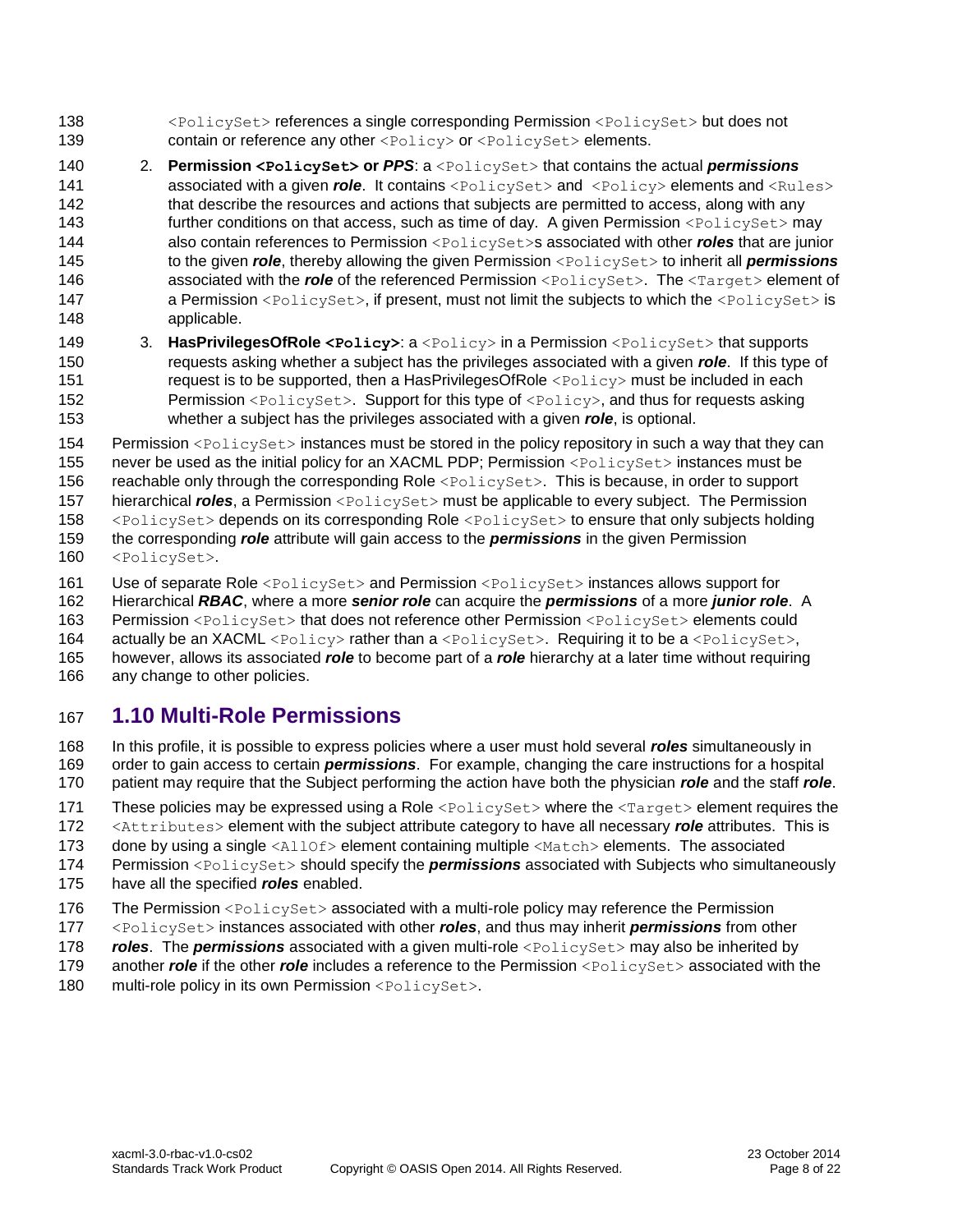# <span id="page-8-0"></span><sup>181</sup> **2 Example**

#### 182 **{non-normative}**

183 This section presents a complete example of the types of policies associated with *role* based access 184 control.

185 Assume an organization uses two *roles*, manager and employee. In this example, they are expressed 186 as two separate values for a single XACML Attribute with AttributeId "&role;". The &role; Attribute

187 values corresponding to the two *roles* are "&roles;employee" and "&roles;manager". An employee has

188 *permission* to create a purchase order. A manager has *permission* to sign a purchase order, plus any

- 189 *permissions* associated with the employee *role*. The manager *role* therefore is senior to the employee
- 190 *role*, and the employee *role* is junior to the manager *role*.

191 According to this profile, there will be two Permission <PolicySet> instances: one for the manager *role*

192 and one for the employee *role*. The manager Permission <PolicySet> will give any Subject the

193 specific **permission** to sign a purchase order and will reference the employee Permission <PolicySet> 194 in order to inherit its *permissions*. The employee Permission <PolicySet> will give any Subject the

195 *permission* to create a purchase order.

196 According to this profile, there will also be two Role <PolicySet> instances: one for the manager *role*

197 and one for the employee *role*. The manager Role <PolicySet> will contain a <Target> requiring that

198 the Subject hold a &role; Attribute with a value of "&roles;manager". It will reference the manager

199 Permission <PolicySet>. The employee Role <PolicySet> will contain a <Target> requiring that

- 200 the Subject hold a &role; Attribute with a value of "&roles;employee". It will reference the employee 201 Permission <PolicySet>.
- 202 The actual XACML policies implementing this example follow.

# <span id="page-8-1"></span>203 **2.1 Permission <PolicySet> for the manager role**

204 The following Permission <PolicySet> contains the *permissions* associated with the manager *role*. 205 The PDP's policy retrieval must be set up such that access to this  $\leq$ PolicySet> is gained only by 206 reference from the manager Role <PolicySet>.

207

```
208 <PolicySet xmlns="urn:oasis:names:tc:xacml:3.0:core:schema:wd-17"
209 xmlns:xsi="http://www.w3.org/2001/XMLSchema-instance"
210 xsi:schemaLocation="urn:oasis:names:tc:xacml:3.0:core:schema:wd-17 xacml-
211 core-v3-schema-wd-17.xsd"
212 PolicySetId="PPS:manager:role"<br>213 Version="1.0"
213 Version="1.0"<br>214 PolicyCombini
            PolicyCombiningAlgId="&policy-combine;permit-overrides">
215 <Target/>
216<br>217
            217 <!-- Permissions specifically for the manager role -->
218 <Policy PolicyId="Permissions:specifically:for:the:manager:role"
219 Version="1.0"<br>220 RuleCombining
220 RuleCombiningAlgId="&rule-combine;permit-overrides"><br>221 <Target/>
221 <Target/><br>222 <target/>
              \langle -- Permission to sign a purchase order -->
223 <Rule RuleId="Permission:to:sign:a:purchase:order" Effect="Permit">
224 <Target><br>225 <AnyOf:
                  \langleAnyOf>
226 <allof><br>227 <allof>
                      <Match MatchId="&function;string-equal">
228 <attributeValue>
229 DataType="&xml;string">purchase order</AttributeValue><br>230 AttributeDesignator
                        <AttributeDesignator
231 MustBePresent="false"
```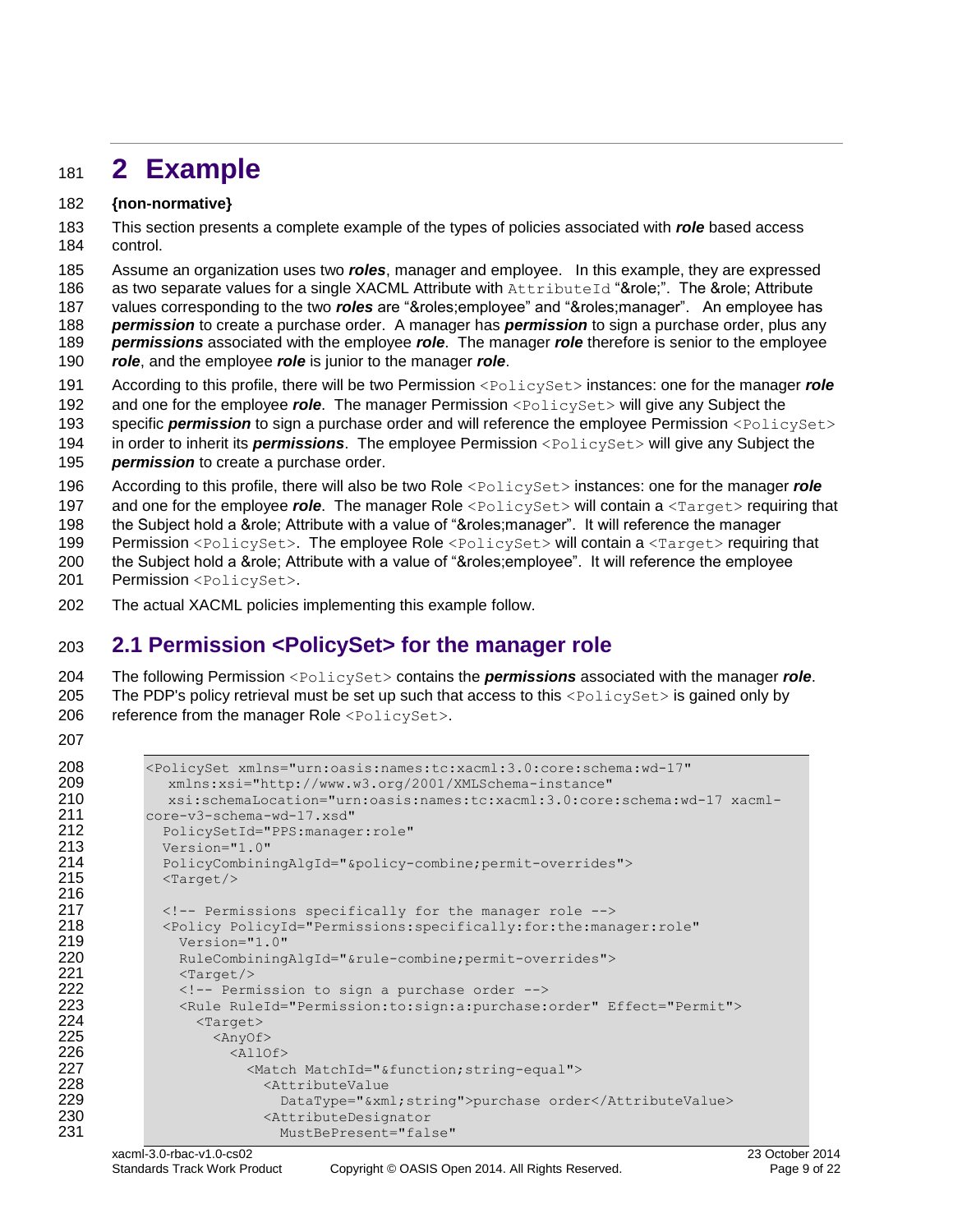| Category="&category resource"                                  |  |  |
|----------------------------------------------------------------|--|--|
| AttributeId="&resource resource-id"                            |  |  |
| $DataType="sxml;string"/>$                                     |  |  |
| $\langle$ /Match>                                              |  |  |
| $\langle$ /AllOf>                                              |  |  |
| $\langle$ /AnyOf>                                              |  |  |
| $\langle$ AnyOf>                                               |  |  |
| $\langle \text{AllOf} \rangle$                                 |  |  |
| <match matchid="&amp;function; string-equal"></match>          |  |  |
| <attributevalue< th=""></attributevalue<>                      |  |  |
| DataType="&xml string">sign                                    |  |  |
| <attributedesignator< th=""></attributedesignator<>            |  |  |
| MustBePresent="false"                                          |  |  |
| Category="&category action"                                    |  |  |
| AttributeId="&action action-id"                                |  |  |
| $DataType="sxml;string"/>$                                     |  |  |
| $\langle$ /Match>                                              |  |  |
| $\langle$ /AllOf>                                              |  |  |
| $\langle$ /AnyOf>                                              |  |  |
| $\langle$ Target>                                              |  |  |
| $\langle$ /Rule>                                               |  |  |
|                                                                |  |  |
|                                                                |  |  |
| Include permissions associated with employee role              |  |  |
| <policysetidreference>PPS:employee:role</policysetidreference> |  |  |
|                                                                |  |  |
|                                                                |  |  |

*Listing 1 Permission <PolicySet> for managers*

# <span id="page-9-0"></span>**2.2 Permission <PolicySet> for employee role**

 The following Permission <PolicySet> contains the *permissions* associated with the employee *role*. 261 The PDP's policy retrieval must be set up such that access to this <PolicySet> is gained only by 262 reference from the employee Role <PolicySet> or by reference from the more senior manager Role <PolicySet> via the manager Permission <PolicySet>.

```
265 <PolicySet xmlns="urn:oasis:names:tc:xacml:3.0:core:schema:wd-17"
               266 xmlns:xsi="http://www.w3.org/2001/XMLSchema-instance"
267 xsi:schemaLocation="urn:oasis:names:tc:xacml:3.0:core:schema:wd-17 xacml-
268 core-v3-schema-wd-17.xsd"<br>269 PolicySetId="PPS:employ
              269 PolicySetId="PPS:employee:role"
270 Version="1.0"
271 PolicyCombiningAlgId="&policy-combine;permit-overrides">
272
273 <Target/>
274 <Target/>
274 <Target/>
274 <Target/>
274 <Target/>
274 <Target/
              274 <!-- Permissions specifically for the employee role -->
275 <Policy PolicyId="Permissions:specifically:for:the:employee:role"
276 Version="1.0"<br>277 RuleCombining
                277 RuleCombiningAlgId="&rule-combine;permit-overrides">
278 <Target/>
279 \langle -- Permission to create a purchase order -->
280 <Rule RuleId="Permission:to:create:a:purchase:order" Effect="Permit">
281 <Target><br>282 <AnyOf:
                     \langleAnyOf>
283 <allof><br>284 <allof>
284 <Match MatchId="&function;string-equal"><br>285 <AttributeValue
285 <AttributeValue
                               DataType="&xml;string">purchase order</AttributeValue>
287 <abu<br/>abuteDesignator</a></a>AttributeDesignator</a></a>AttributeDesignator</a></a>AttributeDesignator</a></a>AttributeDesignator</a></a>AttributeDesignator</a></a>AttributeDesignator</a></a>AttributeDesignator</a><
288 MustBePresent="false"<br>289 Category="&category;r
289 Category="&category;resource"
                               AttributeId="&resource;resource-id"
```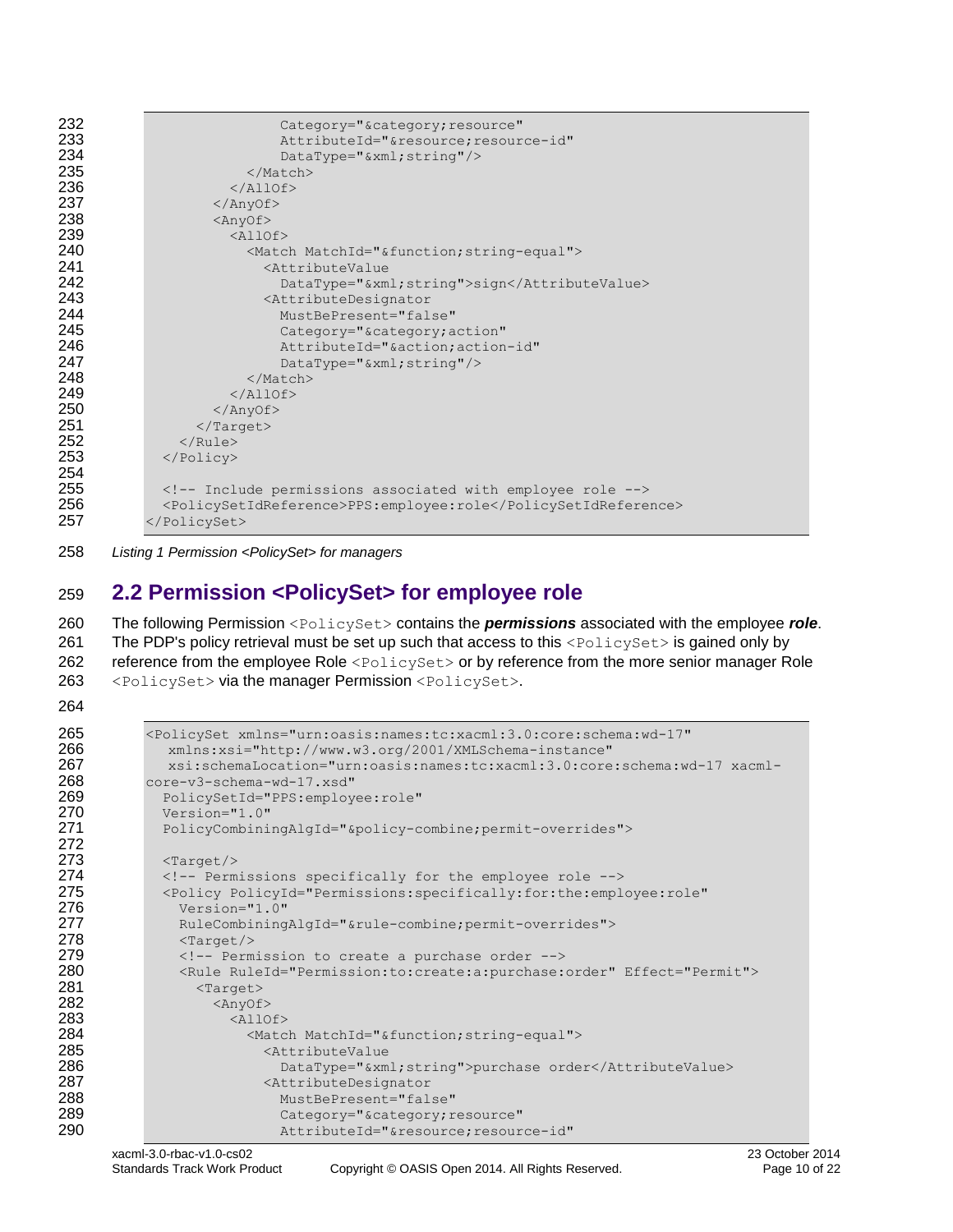| 291 | $DataType="sxml;string"/>$                              |  |  |
|-----|---------------------------------------------------------|--|--|
| 292 | $\langle$ /Match>                                       |  |  |
| 293 | $\langle$ /AllOf>                                       |  |  |
| 294 | $\langle$ /AnyOf>                                       |  |  |
| 295 | $\langle$ AnyOf>                                        |  |  |
| 296 | $\langle \text{AllOf} \rangle$                          |  |  |
| 297 | <match matchid="&amp;function; string-equal"></match>   |  |  |
| 298 | <attributevalue< th=""></attributevalue<>               |  |  |
| 299 | DataType="&xml string">create                           |  |  |
| 300 | <attributedesignator< th=""></attributedesignator<>     |  |  |
| 301 | MustBePresent="false"                                   |  |  |
| 302 | Category="&category action"                             |  |  |
| 303 | AttributeId="&action action-id"                         |  |  |
| 304 | $\texttt{DataType} = "& \texttt{xml}; \texttt{string"}$ |  |  |
| 305 | $\langle$ /Match>                                       |  |  |
| 306 | $\langle$ /AllOf>                                       |  |  |
| 307 | $\langle$ /AnyOf>                                       |  |  |
| 308 | $\langle$ Target>                                       |  |  |
| 309 | $\langle$ /Rule>                                        |  |  |
| 310 | $\langle$ /Policy>                                      |  |  |
| 311 |                                                         |  |  |

*Listing 2 Permission <PolicySet> for employees*

# <span id="page-10-0"></span>**2.3 Role <PolicySet> for the manager role**

314 The following Role <PolicySet> is applicable, according to its <Target>, only to Subjects who hold a 315 &role; Attribute with a value of "&roles;manager". The <PolicySetIdReference> points to the Permission <PolicySet> associated with the manager *role*. That Permission <PolicySet> may be viewed in Section [2.1:](#page-8-1) Permission <PolicySet> for the manager *role* above.

| 319 | <policyset <="" th="" xmlns="urn:oasis:names:tc:xacml:3.0:core:schema:wd-17"></policyset> |
|-----|-------------------------------------------------------------------------------------------|
| 320 | xmlns:xsi="http://www.w3.org/2001/XMLSchema-instance"                                     |
| 321 | xsi:schemaLocation="urn:oasis:names:tc:xacml:3.0:core:schema:wd-17 xacml-                 |
| 322 | core-v3-schema-wd-17.xsd"                                                                 |
| 323 | PolicySetId="RPS:manager:role"                                                            |
| 324 | Version="1.0"                                                                             |
| 325 | PolicyCombiningAlgId="&policy-combinepermit-overrides">                                   |
| 326 | $\langle Target \rangle$                                                                  |
| 327 | $\langle \text{AnyOf} \rangle$                                                            |
| 328 | $<$ AllOf>                                                                                |
| 329 | <match matchid="&amp;function; anyURI-equal"></match>                                     |
| 330 | <attributevalue< th=""></attributevalue<>                                                 |
| 331 | DataType="&xmlanyURI">&rolesmanager                                                       |
| 332 | <attributedesignator< th=""></attributedesignator<>                                       |
| 333 | MustBePresent="false"                                                                     |
| 334 | Category="&subject-category access-subject"                                               |
| 335 | AttributeId="&role"                                                                       |
| 336 | $DataType="sxml; anyURI"/$                                                                |
| 337 | $\langle$ /Match>                                                                         |
| 338 | $\langle$ /AllOf>                                                                         |
| 339 | $\langle$ /AnyOf>                                                                         |
| 340 | $\langle$ Target>                                                                         |
| 341 |                                                                                           |
| 342 | Use permissions associated with the manager role                                          |
| 343 | <policysetidreference>PPS:manager:role</policysetidreference>                             |
| 344 |                                                                                           |
|     |                                                                                           |

*Listing 3 Role <PolicySet> for managers*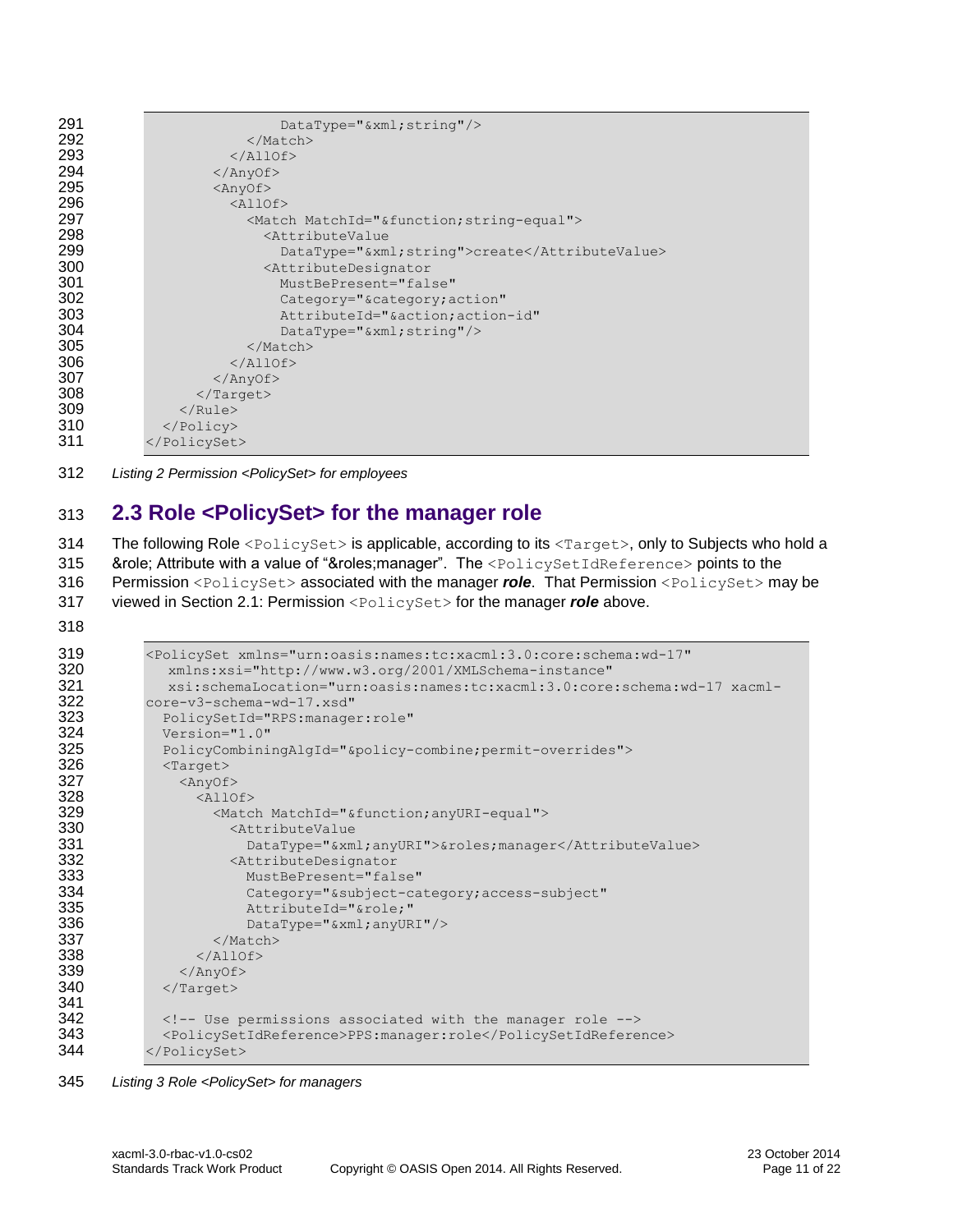# <span id="page-11-0"></span>346 **2.4 Role <PolicySet> for employee role**

347 The following Role <PolicySet> is applicable, according to its <Target>, only to Subjects who hold a 348 &role; Attribute with a value of "&roles; employee". The <PolicySetIdReference> points to the 349 Permission <PolicySet> associated with the employee *role*. That Permission <PolicySet> may be

- 350 viewed in Section [2.2:](#page-9-0) Permission <PolicySet> for employee *role* above.
- 351

```
352 <PolicySet xmlns="urn:oasis:names:tc:xacml:3.0:core:schema:wd-17"
353 xmlns:xsi="http://www.w3.org/2001/XMLSchema-instance"
             354 xsi:schemaLocation="urn:oasis:names:tc:xacml:3.0:core:schema:wd-17 xacml-
355 core-v3-schema-wd-17.xsd"
356 PolicySetId="RPS:employee:role"<br>357 Version="1.0"
            Version="1.0"
358 PolicyCombiningAlgId="&policy-combine;permit-overrides">
            <Target>360 <AnyOf><br>361 <AnyOf>
361 <allof><br>362 <allof>
                  362 <Match MatchId="&function;anyURI-equal">
363 <AttributeValue<br/>
S64 DataType="&xm
                      364 DataType="&xml;anyURI">&roles;employee</AttributeValue>
365 <AttributeDesignator
366 MustBePresent="false"<br>367 Category="&subject-ca
                      Category="&subject-category;access-subject"
368 AttributeId="&role;"<br>369 DataType="&xml:anvUR
                      DataType="&xml;anyURI"/>
370 </Match>
371 \langleAllOf><br>372 \langleAnyOf>
              \langleAnyOf>
373 </Target>
374
375 <!-- Use permissions associated with the employee role -->
376 <PolicySetIdReference>PPS:employee:role</PolicySetIdReference>
          </PolicySet>
```
378 *Listing 4 Role <PolicySet> for employees*

# <span id="page-11-1"></span>379 **2.5 HasPrivilegesOfRole Policies and Requests**

380 An XACML *RBAC* system MAY choose to support queries of the form "Does this subject have the 381 privileges of *role* X?" If so, each Permission <PolicySet> MUST contain a HasPrivilegesOfRole 382 <Policy>.

```
383 For the Permission <PolicySet> for managers, the HasPrivilegesOfRole <Policy> would look as
384 follows:
```
385

```
386 <!-- HasPrivilegesOfRole Policy for manager role --><br>387 < >>>>> <Policy xmlns="urn:oasis:names:tc:xacml:3.0:core:sch
            387 <Policy xmlns="urn:oasis:names:tc:xacml:3.0:core:schema:wd-17"
388 xmlns:xsi="http://www.w3.org/2001/XMLSchema-instance"
389 xsi:schemaLocation="urn:oasis:names:tc:xacml:3.0:core:schema:wd-17 xacml-
             390 core-v3-schema-wd-17.xsd"
391 PolicyId="Permission:to:have:manager:role:permissions"
392 Version="1.0"
                 393 RuleCombiningAlgId="&rule-combine;permit-overrides">
394<br>395
               \frac{2T}{3}396 <!-- Permission to have manager role permissions -->
397 <Rule RuleId="Permission:to:have:manager:permissions" Effect="Permit"><br>398 <condition>
                 <Condition>
399 \langle \text{Apply FunctionId} = " \& \text{function;} \text{and"} \rangle<br>400 \langle \text{Apply FunctionId} = " \& \text{function;} \text{any} \rangle400 <Apply FunctionId="&function;anyURI-is-in">
```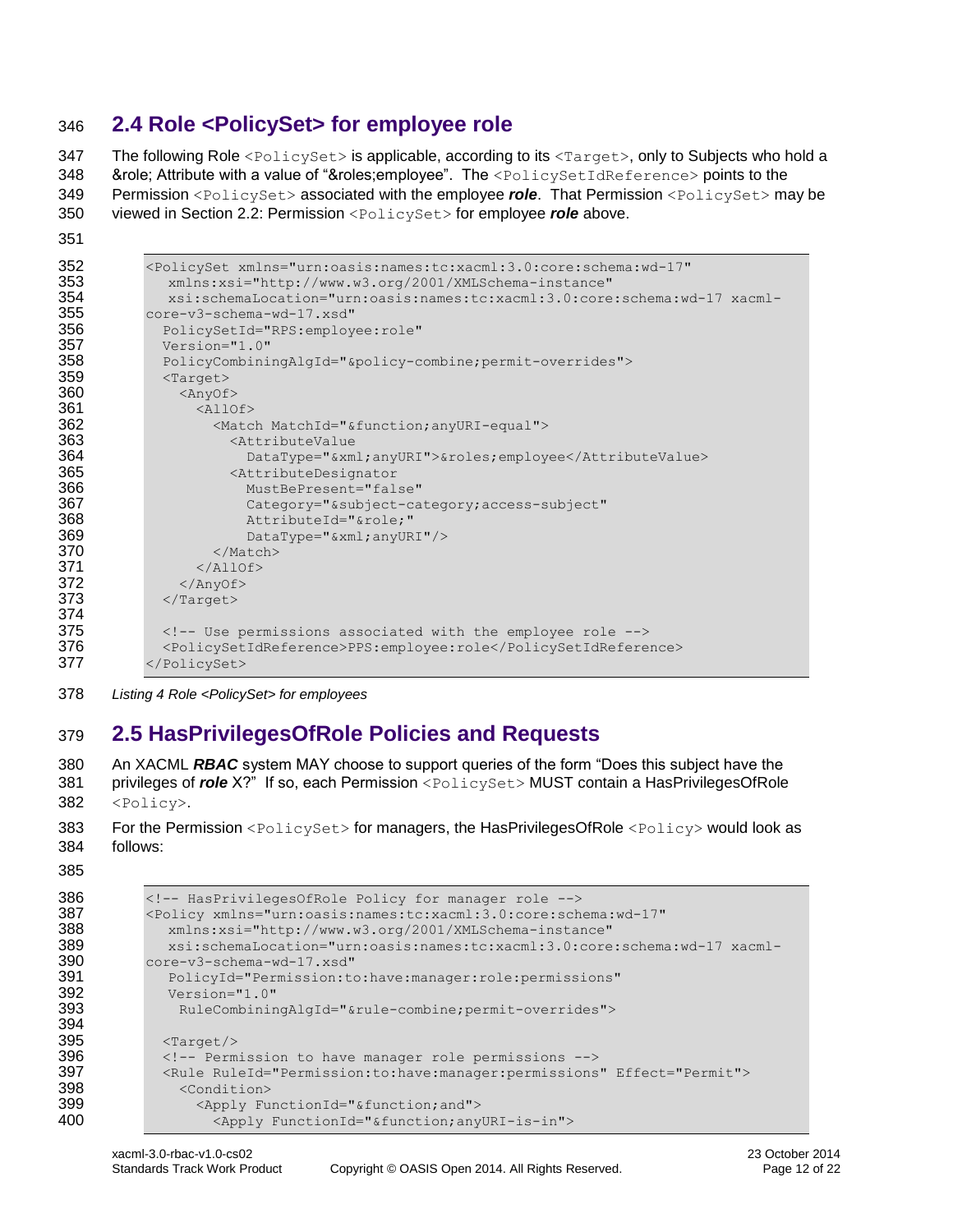| 401                                                  | <attributevalue< th=""></attributevalue<>                                                                                                                                                                                                                                                                                                             |
|------------------------------------------------------|-------------------------------------------------------------------------------------------------------------------------------------------------------------------------------------------------------------------------------------------------------------------------------------------------------------------------------------------------------|
| 402                                                  | DataType="&xmlanyURI">&rolesmanager                                                                                                                                                                                                                                                                                                                   |
| 403                                                  | <attributedesignator< td=""></attributedesignator<>                                                                                                                                                                                                                                                                                                   |
| 404                                                  | MustBePresent="false"                                                                                                                                                                                                                                                                                                                                 |
| 405                                                  | Category="&category resource"                                                                                                                                                                                                                                                                                                                         |
| 406                                                  | AttributeId="&role"                                                                                                                                                                                                                                                                                                                                   |
| 407                                                  | DataType="&xml anyURI"/>                                                                                                                                                                                                                                                                                                                              |
| 408                                                  | $\langle \text{Apply} \rangle$                                                                                                                                                                                                                                                                                                                        |
| 409                                                  | <apply functionid="&amp;function; anyURI-is-in"></apply>                                                                                                                                                                                                                                                                                              |
| 410                                                  | <attributevalue< td=""></attributevalue<>                                                                                                                                                                                                                                                                                                             |
| 411                                                  | DataType="&xmlanyURI">&actionshasPrivilegesofRole                                                                                                                                                                                                                                                                                                     |
| 412                                                  | <attributedesignator< td=""></attributedesignator<>                                                                                                                                                                                                                                                                                                   |
| 413                                                  | MustBePresent="false"                                                                                                                                                                                                                                                                                                                                 |
| 414                                                  | Category="&category action"                                                                                                                                                                                                                                                                                                                           |
| 415                                                  | AttributeId="&action action-id"                                                                                                                                                                                                                                                                                                                       |
| 416                                                  | $DataType="sxml; anyURI"/$                                                                                                                                                                                                                                                                                                                            |
| 417                                                  | $\langle \text{Apply} \rangle$                                                                                                                                                                                                                                                                                                                        |
| 418                                                  |                                                                                                                                                                                                                                                                                                                                                       |
| 419                                                  |                                                                                                                                                                                                                                                                                                                                                       |
| 420                                                  | $\langle$ /Rule>                                                                                                                                                                                                                                                                                                                                      |
| 421                                                  | $\langle$ /Policy>                                                                                                                                                                                                                                                                                                                                    |
| 422<br>423<br>424<br>425<br>426                      | Listing 5 HasPrivilegesOfRole <policy> for manager role<br/>For the Permission <policyset> for employees, the HasPrivilegesOfRole <policy> would look as<br/>follows:</policy></policyset></policy>                                                                                                                                                   |
| 427                                                  | HasPrivilegesOfRole Policy for employee role                                                                                                                                                                                                                                                                                                          |
| 428                                                  | <policy <="" td="" xmlns="urn:oasis:names:tc:xacml:3.0:core:schema:wd-17"></policy>                                                                                                                                                                                                                                                                   |
| 429                                                  | xmlns:xsi="http://www.w3.org/2001/XMLSchema-instance"                                                                                                                                                                                                                                                                                                 |
| 430                                                  | xsi:schemaLocation="urn:oasis:names:tc:xacml:3.0:core:schema:wd-17 xacml-                                                                                                                                                                                                                                                                             |
| 431                                                  | core-v3-schema-wd-17.xsd"                                                                                                                                                                                                                                                                                                                             |
| 432                                                  | PolicyId="Permission:to:have:employee:role:permissions"                                                                                                                                                                                                                                                                                               |
| 433                                                  | Version="1.0"                                                                                                                                                                                                                                                                                                                                         |
| 434                                                  | RuleCombiningAlgId="&rule-combinepermit-overrides">                                                                                                                                                                                                                                                                                                   |
| 435<br>436<br>437<br>438<br>439<br>440<br>441<br>442 | $\langle Target \rangle$<br>Permission to have employee role permissions<br><rule effect="Permit" ruleid="Permission:to:have:employee:permissions"><br/><condition><br/><apply functionid="&amp;function; and"><br/><apply functionid="&amp;function; anyURI-is-in"><br/><attributevalue< th=""></attributevalue<></apply></apply></condition></rule> |
| 443                                                  | DataType="&xml anyURI">&roles employee                                                                                                                                                                                                                                                                                                                |
| 444                                                  | <attributedesignator< td=""></attributedesignator<>                                                                                                                                                                                                                                                                                                   |
| 445                                                  | MustBePresent="false"                                                                                                                                                                                                                                                                                                                                 |
| 446                                                  | Category="&category resource"                                                                                                                                                                                                                                                                                                                         |
| 447                                                  | AttributeId="&role"                                                                                                                                                                                                                                                                                                                                   |
| 448                                                  | DataType="&xml anyURI"/>                                                                                                                                                                                                                                                                                                                              |
| 449                                                  | $\langle \text{Apply} \rangle$                                                                                                                                                                                                                                                                                                                        |
| 450                                                  | <apply functionid="&amp;function; anyURI-is-in"></apply>                                                                                                                                                                                                                                                                                              |
| 451                                                  | <attributevalue< td=""></attributevalue<>                                                                                                                                                                                                                                                                                                             |
| 452                                                  | DataType="&xmlanyURI">&actionshasPrivilegesofRole                                                                                                                                                                                                                                                                                                     |
| 453                                                  | <attributedesignator< td=""></attributedesignator<>                                                                                                                                                                                                                                                                                                   |
| 454                                                  | MustBePresent="false"                                                                                                                                                                                                                                                                                                                                 |
| 455                                                  | Category="&category action"                                                                                                                                                                                                                                                                                                                           |
| 456                                                  | AttributeId="&action action-id"                                                                                                                                                                                                                                                                                                                       |
| 457                                                  | DataType="&xml anyURI"/>                                                                                                                                                                                                                                                                                                                              |
| 458                                                  | $\langle \text{Apply} \rangle$                                                                                                                                                                                                                                                                                                                        |
| 459                                                  | $\langle$ /Apply>                                                                                                                                                                                                                                                                                                                                     |
| 460                                                  |                                                                                                                                                                                                                                                                                                                                                       |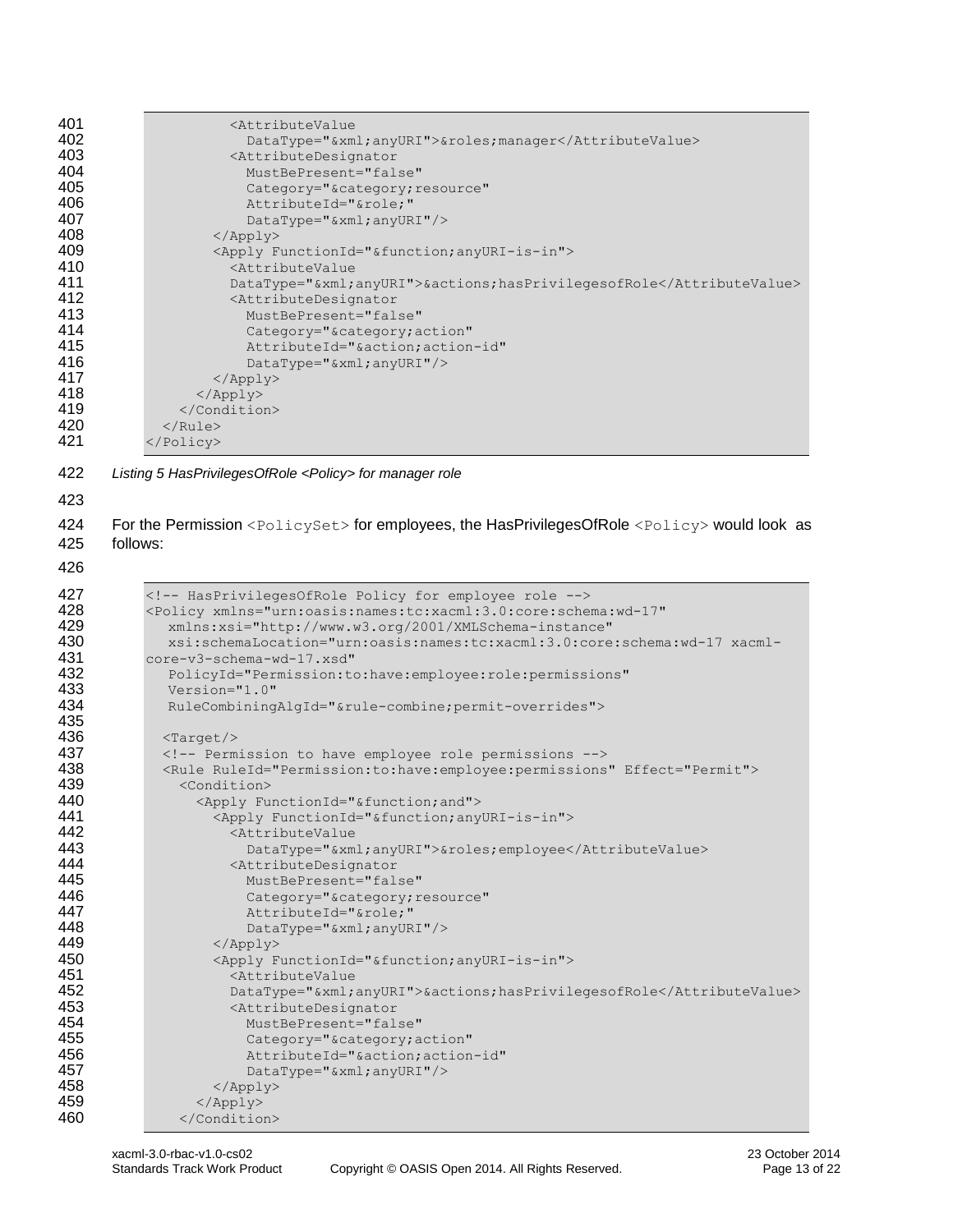| 461<br>$\langle$ /Rule><br>462<br> |                                                                                                       |  |  |  |
|------------------------------------|-------------------------------------------------------------------------------------------------------|--|--|--|
|                                    | Listing 6 HasPrivilegesOfRole <policy> for employee role</policy>                                     |  |  |  |
|                                    |                                                                                                       |  |  |  |
|                                    | A Request asking whether subject Anne has the privileges associated with &roles manager would look as |  |  |  |
|                                    | follows.                                                                                              |  |  |  |
|                                    |                                                                                                       |  |  |  |
|                                    | <request <="" td="" xmlns="urn:oasis:names:tc:xacml:3.0:core:schema:wd-17"></request>                 |  |  |  |
|                                    | xmlns:xsi="http://www.w3.org/2001/XMLSchema-instance"                                                 |  |  |  |
|                                    | xsi:schemaLocation="urn:oasis:names:tc:xacml:3.0:core:schema:wd-17 xacml-                             |  |  |  |
|                                    | core-v3-schema-wd-17.xsd"                                                                             |  |  |  |
|                                    | CombinedDecision="false"                                                                              |  |  |  |
|                                    | ReturnPolicyIdList="false">                                                                           |  |  |  |
|                                    | <attributes category="&amp;subject-category; access-subject"></attributes>                            |  |  |  |
|                                    | <attribute <="" attributeid="&amp;subject; subject-id" td=""></attribute>                             |  |  |  |
|                                    | IncludeInResult="false">                                                                              |  |  |  |
|                                    | <attributevalue datatype="&amp;xml; string">Anne</attributevalue>                                     |  |  |  |
|                                    | $\langle$ /Attribute>                                                                                 |  |  |  |
|                                    | $\langle$ /Attributes>                                                                                |  |  |  |
|                                    | <attributes category="&amp;category; resource"></attributes>                                          |  |  |  |
|                                    | <attribute <="" attributeid="&amp;role;" td=""></attribute>                                           |  |  |  |
|                                    | IncludeInResult="false">                                                                              |  |  |  |
|                                    | <attributevalue datatype="&amp;xml;anyURI">&amp;rolesmanager</attributevalue>                         |  |  |  |
|                                    | $\langle$ /Attribute>                                                                                 |  |  |  |
|                                    | $\langle$ /Attributes>                                                                                |  |  |  |
|                                    | <attributes category="&amp;category; action"></attributes>                                            |  |  |  |
|                                    | <attribute <="" attributeid="&amp;action; action-id" td=""></attribute>                               |  |  |  |
|                                    | IncludeInResult="false">                                                                              |  |  |  |
|                                    | <attributevalue< td=""></attributevalue<>                                                             |  |  |  |
|                                    | DataType="&xmlanyURI">&actionshasPrivilegesOfRole                                                     |  |  |  |
|                                    |                                                                                                       |  |  |  |
|                                    |                                                                                                       |  |  |  |
|                                    |                                                                                                       |  |  |  |

494 *Listing 7 Example of HasPrivilegesOfRole Request*

495

496 Either the <Request> must contain Anne's direct *roles* (in this case, &roles;employee), or else the

497 PDP's Context Handler must be able to discover them. **HasPrivilegesOfRole policies** do not do the job<br>498 of associating **roles** with subjects. See Section 3: Assigning and Enabling Role Attributes for more

498 of associating *roles* with subjects. See Section [3:](#page-14-0) Assigning and Enabling Role Attributes for more 499 information on how *roles* are associated with subjects.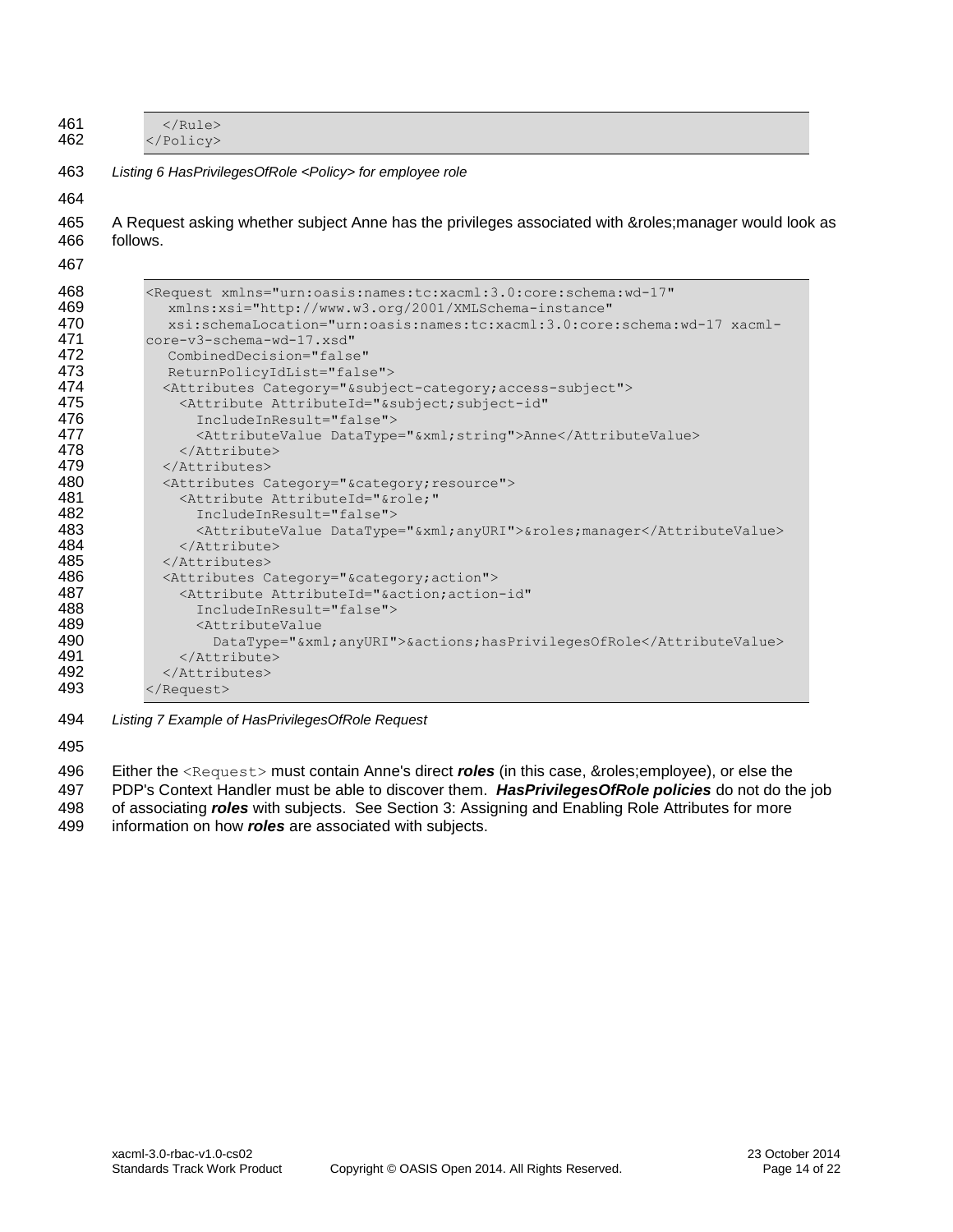# <span id="page-14-0"></span>**3 Assigning and Enabling Role Attributes**

#### **{non-normative}**

 The assignment of various *role* attributes to users and the enabling of those attributes within a session are outside the scope of the XACML PDP. There must be one or more separate entities, referred to a *Role Enablement Authorities*, implemented to perform these functions. This profile assumes that the presence in the XACML Request Context of a *role* attribute for a given user (Subject) is a valid assignment at the time the access decision is requested

- So where do a subject's *role* attributes come from? What does one of these *Role Enablement Authorities* look like? The answer is implementation dependent and this profile prescribes no specific form for them.
- In some cases, *role* attributes might come from an identity management service that maintains
- information about a user, including the subject's assigned or allowed *roles*; the identity management
- service acts as the *Role Enablement Authority*. This service might store static *role* attributes in an
- LDAP directory, and a PDP's Context Handler might retrieve them from there. Or this service might
- respond to requests for a subject's *role* attributes from a PDP's Context Handler, where the requests are
- in the form of SAML Attribute Queries.
- *Role Enablement Authorities* could use XACML policies to determine whether a subject is allowed to
- have a particular *role* attribute and value enabled. However, there are multiple possible ways to do so
- depending on the specific requirements, so the XACML TC has decided to not standardize any specific form for such policies in this profile.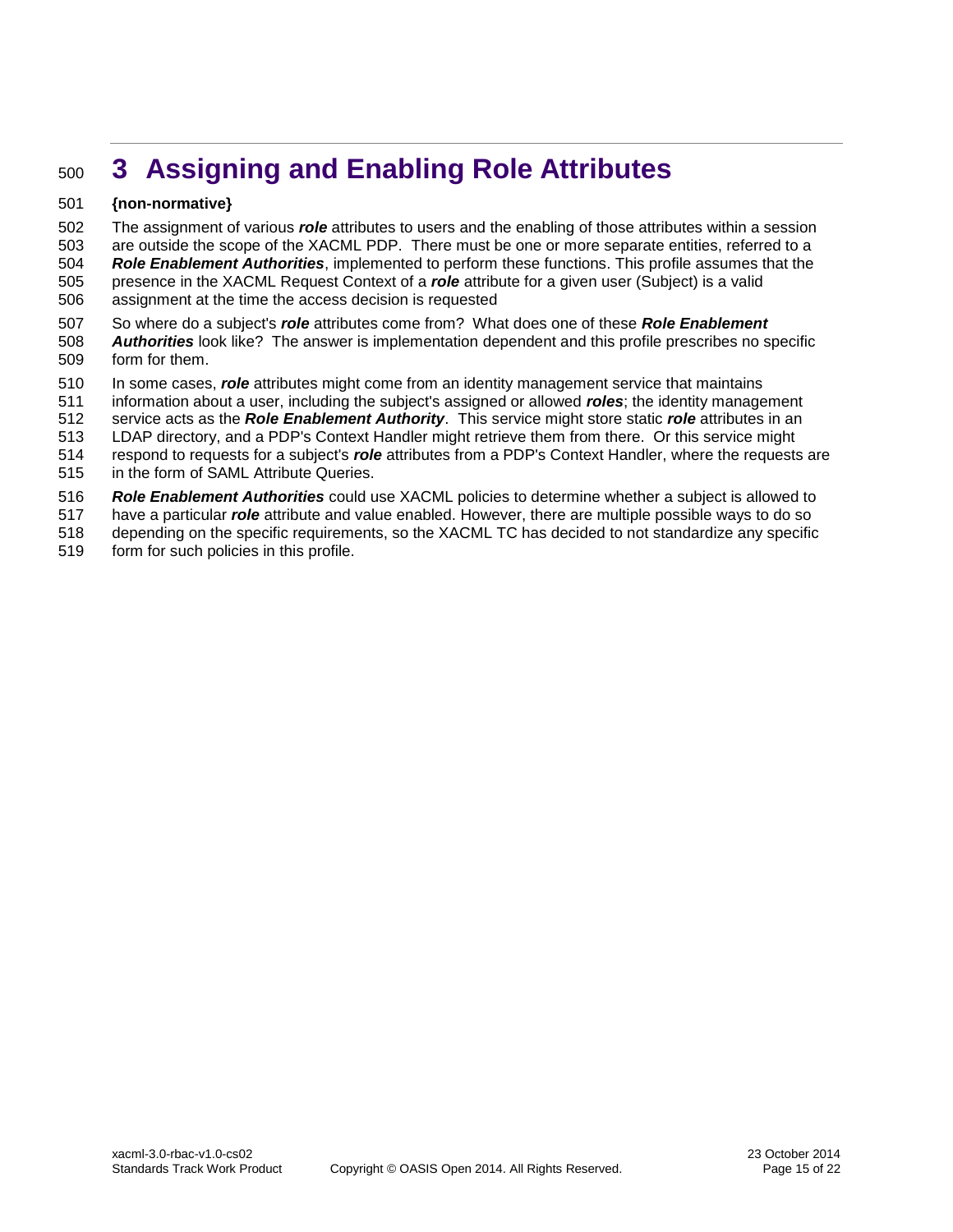# <span id="page-15-0"></span>**4 Implementing the RBAC Model**

#### **{non-normative}**

 The following sections describe how to use XACML policies to implement various components of the *RBAC* model as described in **[\[ANSI-RBAC\]](#page-5-6)**.

### <span id="page-15-1"></span>**4.1 Core RBAC**

#### **{non-normative}**

- Core *RBAC*, as defined in **[\[ANSI-RBAC\]](#page-5-6)**, includes the following five basic data elements:
- 1. Users
- 2. *Roles*
- 3. Objects
- 4. Operations
- 5. *Permissions*
- 532 Users are implemented using XACML Subjects. Any of the XACML attribute Category values which are semantically associated with subjects may be used, as appropriate.
- *Roles* are expressed using one or more XACML Subject Attributes. The set of *roles* is very application-and policy domain-specific, and it is very important that different uses of *roles* not be confused. For
- these reasons, this profile does not attempt to define any standard set of *role* values, although this profile
- 537 does recommend use of a common AttributeId value of "urn:oasis:names:tc:xacml:2.0:subject:role".
- It is recommended that each application or policy domain agree on and publish a unique set of
- 539 AttributeId values, DataType values, and <AttributeValue> values that will be used for the various *roles* relevant to that domain.
- Objects are expressed using XACML Resources.
- Operations are expressed using XACML Actions.
- *Permissions* are expressed using XACML Role <PolicySet> and Permission <PolicySet> instances
- as described in previous sections.
- Core *RBAC* requires support for multiple users per *role*, multiple *roles* per user, multiple *permissions*
- per *role*, and multiple *roles* per *permission*. Each of these requirements can be satisfied by XACML
- policies based on this profile as follows. Note, however, that the actual assignment of *roles* to users is outside the scope of the XACML PDP. For more information see Section [3:](#page-14-0) Assigning and Enabling Role
- Attributes.
- XACML allows multiple Subjects to be associated with a given *role* attribute. XACML Role
- <PolicySet>s defined in terms of possession of a particular *role* <Attribute> and
- <AttributeValue> will apply to any requesting user for which that *role* <Attribute> and
- <AttributeValue> are in the XACML Request Context.
- XACML allows multiple *role* attributes or *role* attribute values to be associated with a given Subject. If a
- Subject has multiple *roles* enabled, then any Role <PolicySet> instance applying to any of those *roles*
- may be evaluated, and the *permissions* in the corresponding Permission <PolicySet> will be
- permitted. As described in Section [1.10:](#page-7-0) Multi-Role Permissions, it is even possible to define policies that
- require a given Subject to have multiple *role* attributes or values enabled at the same time. In this case,
- the *permissions* associated with the multiple-*role* requirement will apply only to a Subject having all the
- necessary *role* attributes and values at the time an XACML Request Context is presented to the PDP for evaluation.
- The Permission <PolicySet> associated with a given *role* may allow access to multiple resources using multiple actions. XACML has a rich set of constructs for composing *permissions*, so there are multiple ways in which multi-permission *roles* may be expressed. Any Role A may be associated with a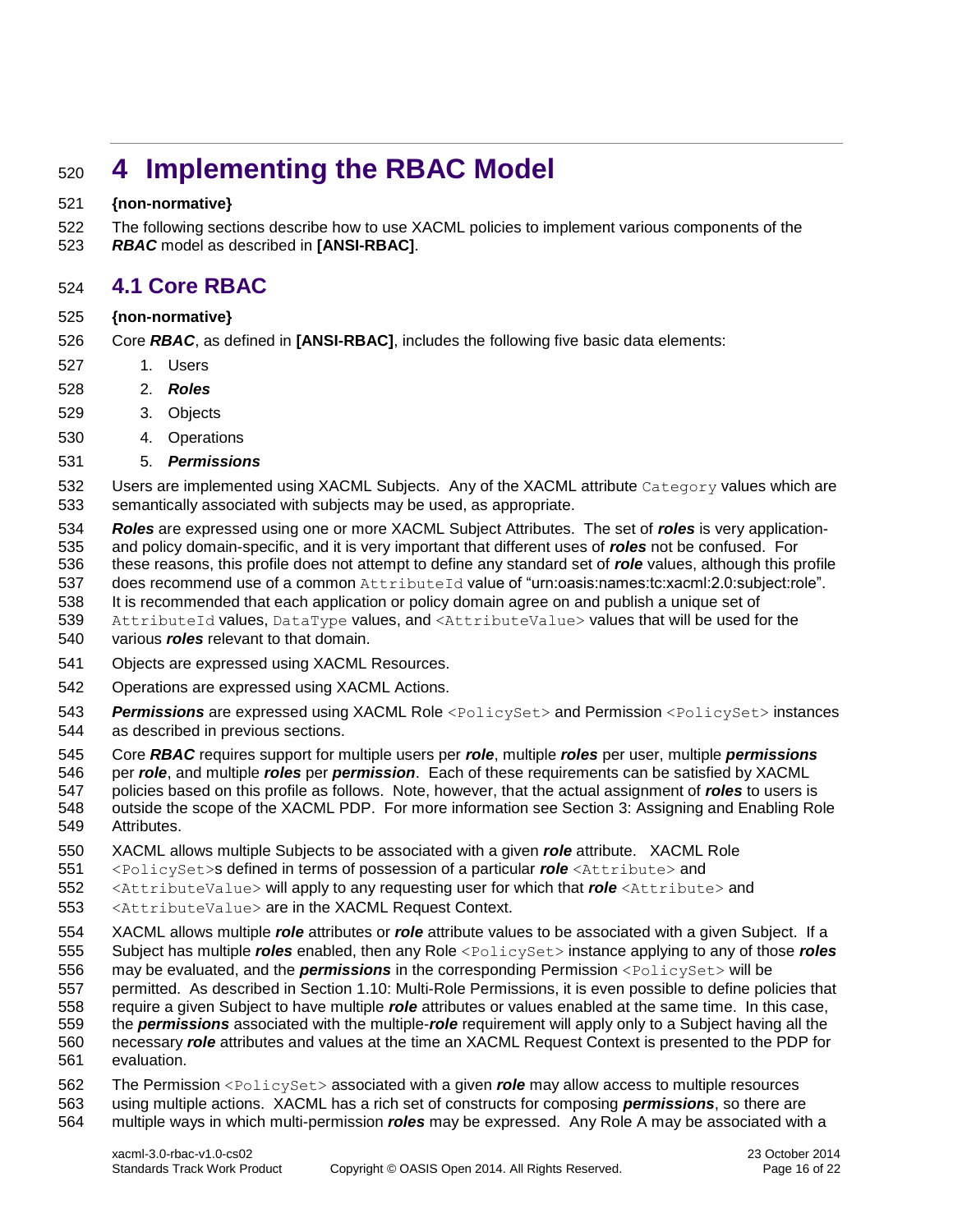- 565 Permission <PolicySet> B by including a <PolicySetIdReference> to Permission <PolicySet>
- B in the Permission <PolicySet> associated with the Role A. In this way, the same set of *permissions* may be associated with more than one *role*.
- In addition to the basic Core *RBAC* requirements, XACML policies using this profile can also express
- arbitrary conditions on the application of particular *permissions* associated with a *role*. Such conditions
- might include limiting the *permissions* to a given time period during the day, or limiting the *permissions*
- to *role* holders who also possess some other attribute, whether it is a *role* attribute or not.

# <span id="page-16-0"></span>**4.2 Hierarchical RBAC**

#### **{non-normative}**

- Hierarchical *RBAC*, as defined in **[\[ANSI-RBAC\]](#page-5-6)**, expands Core *RBAC* with the ability to define
- inheritance relations between *roles*. For example, Role A may be defined to inherit all *permissions*
- associated with Role B. In this case, Role A is considered to be senior to Role B in the *role* hierarchy. If
- Role B in turn inherits *permissions* associated with Role C, then Role A will also inherit those *permissions* by virtue of being senior to Role B.
- XACML policies using this profile can implement *role* inheritance by including a
- <PolicySetIdReference> to the Permission <PolicySet> associated with one *role* inside the
- Permission <PolicySet> associated with another *role*. The *role* that includes the
- <PolicySetIdReference> will then inherit the *permissions* associated with the referenced *role*.
- This profile structures policies in such a way that inheritance properties may be added to a *role* at any
- time without requiring changes to <PolicySet> instances associated with any other *roles*. An
- organization may not initially use *role* hierarchies, but may later decide to make use of this functionality without having to rewrite existing policies.
-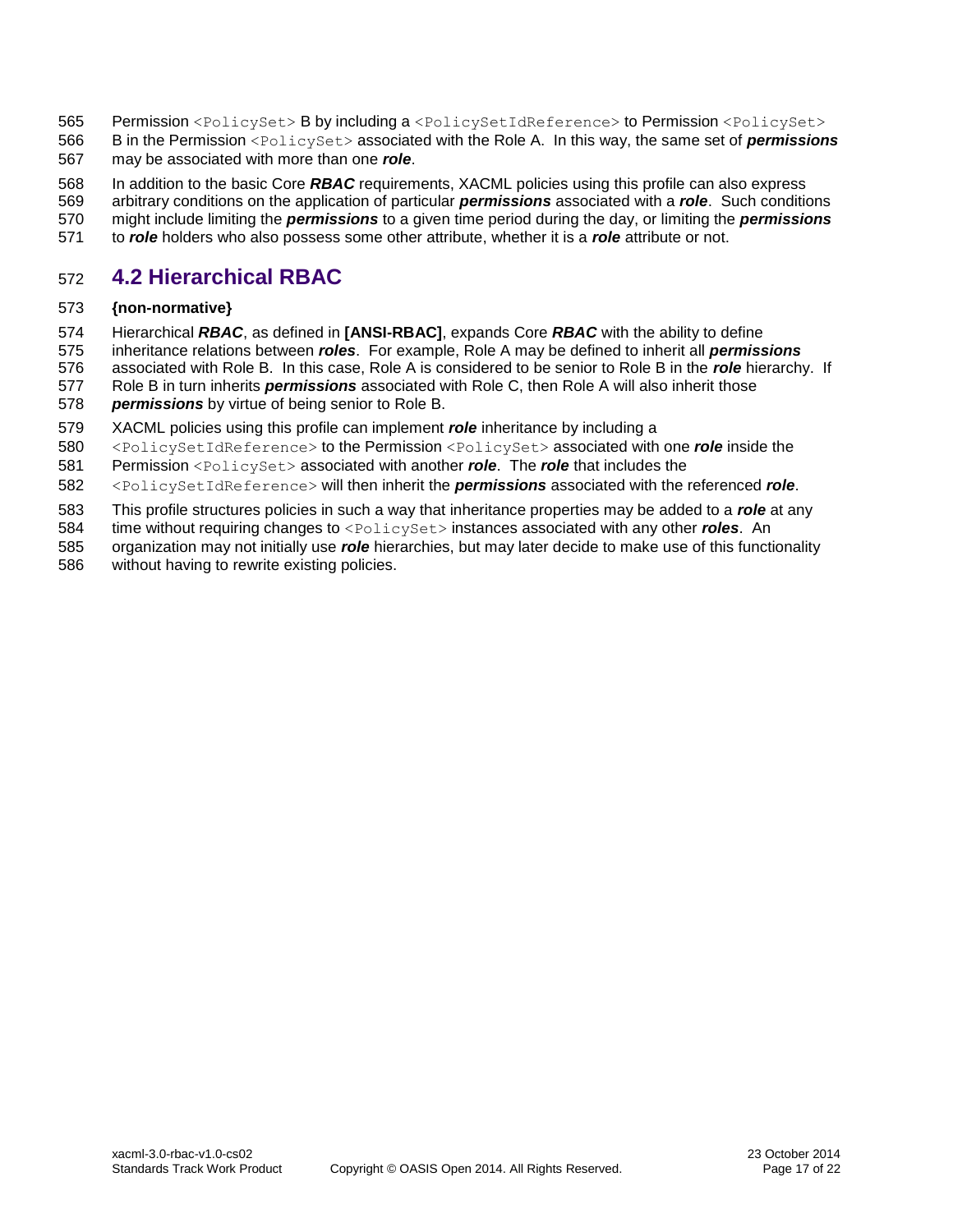# <span id="page-17-0"></span>**5 Profile**

# <span id="page-17-1"></span>**5.1 Roles and Role Attributes**

 *Roles* SHALL be expressed using one or more XACML Attributes. Each application domain using this 590 profile for *role* based access control SHALL define or agree upon one or more AttributeId values to be used for *role* attributes. Each such AttributeId value SHALL be associated with a set of permitted 592 values and their DataTypes. Each permitted value for such an AttributeId SHALL have well-defined semantics for the use of the corresponding value in policies.

- 594 This profile RECOMMENDS use of the "urn:oasis:names:tc:xacml:2.0:subject:role" AttributeId value
- for all *role* attributes. Instances of this Attribute SHOULD have a DataType of
- "http://www.w3.org/2001/XMLSchema#anyURI".

# <span id="page-17-2"></span>**5.2 Role Assignment or Enablement**

 A *Role Enablement Authority* is responsible for assigning *roles* to users and for enabling *roles* for use within a user's session. This profile prescribes no specific form for a *Role Enablement Authority*.

## <span id="page-17-3"></span>**5.3 Access Control**

 *Role* based access control SHALL be implemented using two types of <PolicySet>s: Role <PolicySet>, Permission <PolicySet>. The specific functions and requirements of these two types of <PolicySet>s are as follows.

604 For each *role*, one Role <PolicySet> SHALL be defined. Such a <PolicySet> SHALL contain a

<Target> element that makes the <PolicySet> applicable only to Subjects having the XACML

- Attribute associated with the given *role*; the <Target> element SHALL NOT restrict the Resource,
- Action, or Environment. Each Role <PolicySet> SHALL contain a single <PolicySetIdReference>
- element that references the unique Permission <PolicySet> associated with the *role*. The Role
- <PolicySet> SHALL NOT contain any other <Policy>, <PolicySet>, <PolicyIdReference>, or <PolicySetIdReference> elements.
- 611 For each *role*, one Permission <PolicySet> SHALL be defined. Such a <PolicySet> SHALL contain
- <PolicySet>, <Policy> and <Rule> elements that specify the types of access permitted to Subjects
- 613 having the given *role*. The <Target> of the <PolicySet> and its included or referenced
- <PolicySet>, <Policy>, and <Rule> elements SHALL NOT limit the Subjects to which the
- 615 Permission <PolicySet> is applicable.
- If a given *role* inherits *permissions* from one or more *junior roles*, then the Permission <PolicySet>
- for the given (senior) *role* SHALL include a <PolicySetIdReference> element for each *junior role*.
- 618 Each such <PolicySetIdReference> shall reference the Permission <PolicySet> associated with
- the *junior role* from which the *senior role* inherits.
- A Permission <PolicySet> MAY include a HasPrivilegesOfRole <Policy>. Such a <Policy> SHALL
- have a <Rule> element with an effect of "Permit". This Rule SHALL permit any Subject to perform an
- 622 Action with an Attribute having an AttributeId of &action;action-id, a DataType of &xml;anyURI, and
- an <AttributeValue> having a value of &actions;hasPrivilegesOfRole on a Resource having an
- 624 Attribute that is the **role** to which the Permission <PolicySet>applies (for example, an AttributeId
- 625 of &role;, a DataType of &xml;anyURI, and an <AttributeValue> whose value is the URI of the 626 specific *role* value). Note that the *role* Attribute, which is a Subject Attribute in a Role <PolicySet>
- <Target>, is treated as a Resource Attribute in a HasPrivilegesOfRole <Policy>.
- The organization of any repository used for policies and the configuration of the PDP SHALL ensure that 629 the PDP can never use a Permission  $\leq$ PolicySet > as the PDP's initial policy.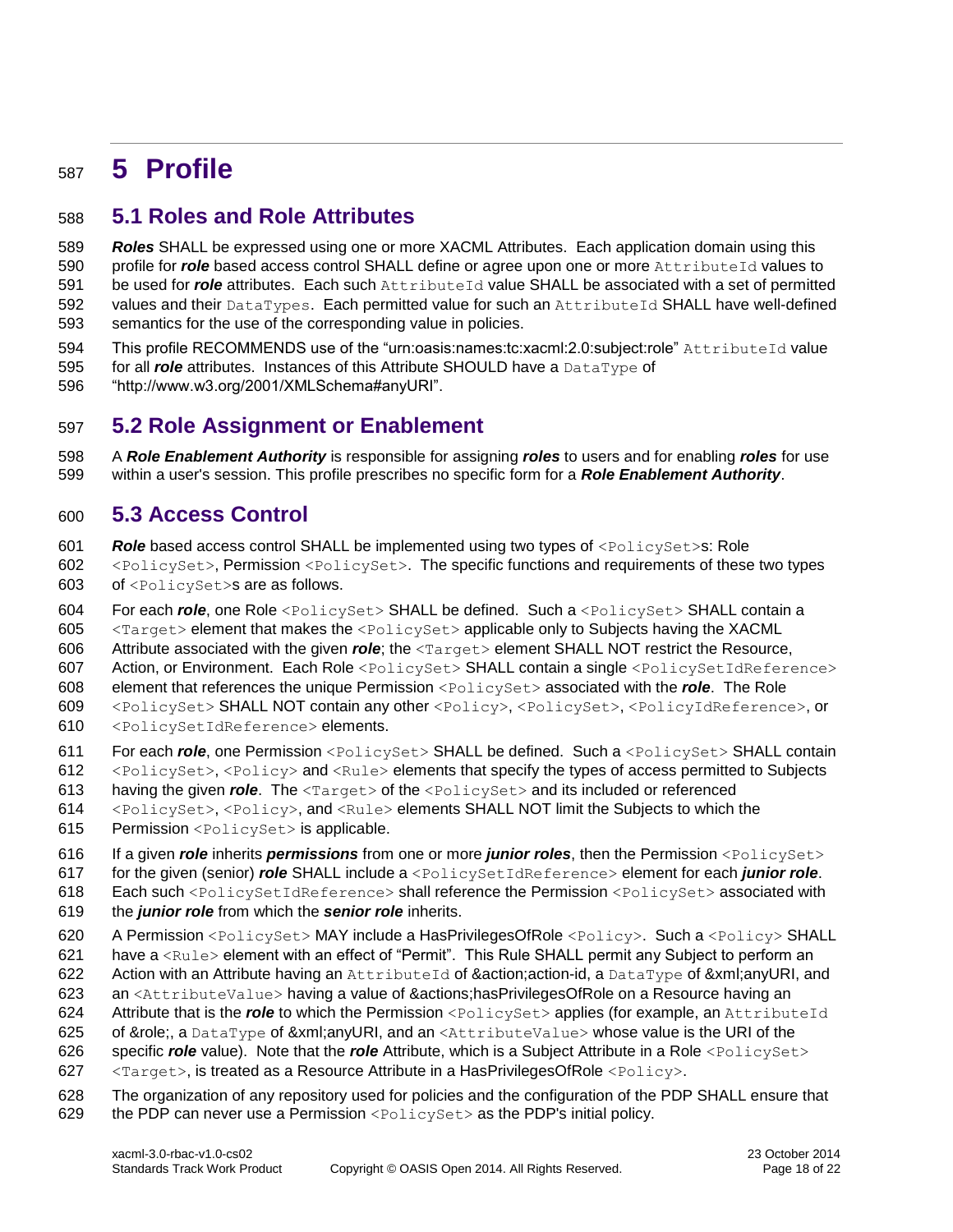# <span id="page-18-0"></span>**6 Identifiers**

This profile defines the following URN identifiers.

# <span id="page-18-1"></span>**6.1 Profile Identifier**

- The following identifier SHALL be used as the identifier for this profile when an identifier in the form of a URI is required.
- urn:oasis:names:tc:xacml:3.0:profiles:rbac:core-hierarchical

### <span id="page-18-2"></span>**6.2 Role Attribute**

- 637 The following identifier MAY be used as the AttributeId for *role* Attributes.
- urn:oasis:names:tc:xacml:2.0:subject:role

### <span id="page-18-3"></span>**6.3 Action Attribute Values**

- 640 The following identifier MAY be used as the <AttributeValue> of the &action;action-id Attribute in a
- HasPrivilegesOfRole <Policy>.
- urn:oasis:names:tc:xacml:2.0:actions:hasPrivilegesOfRole
-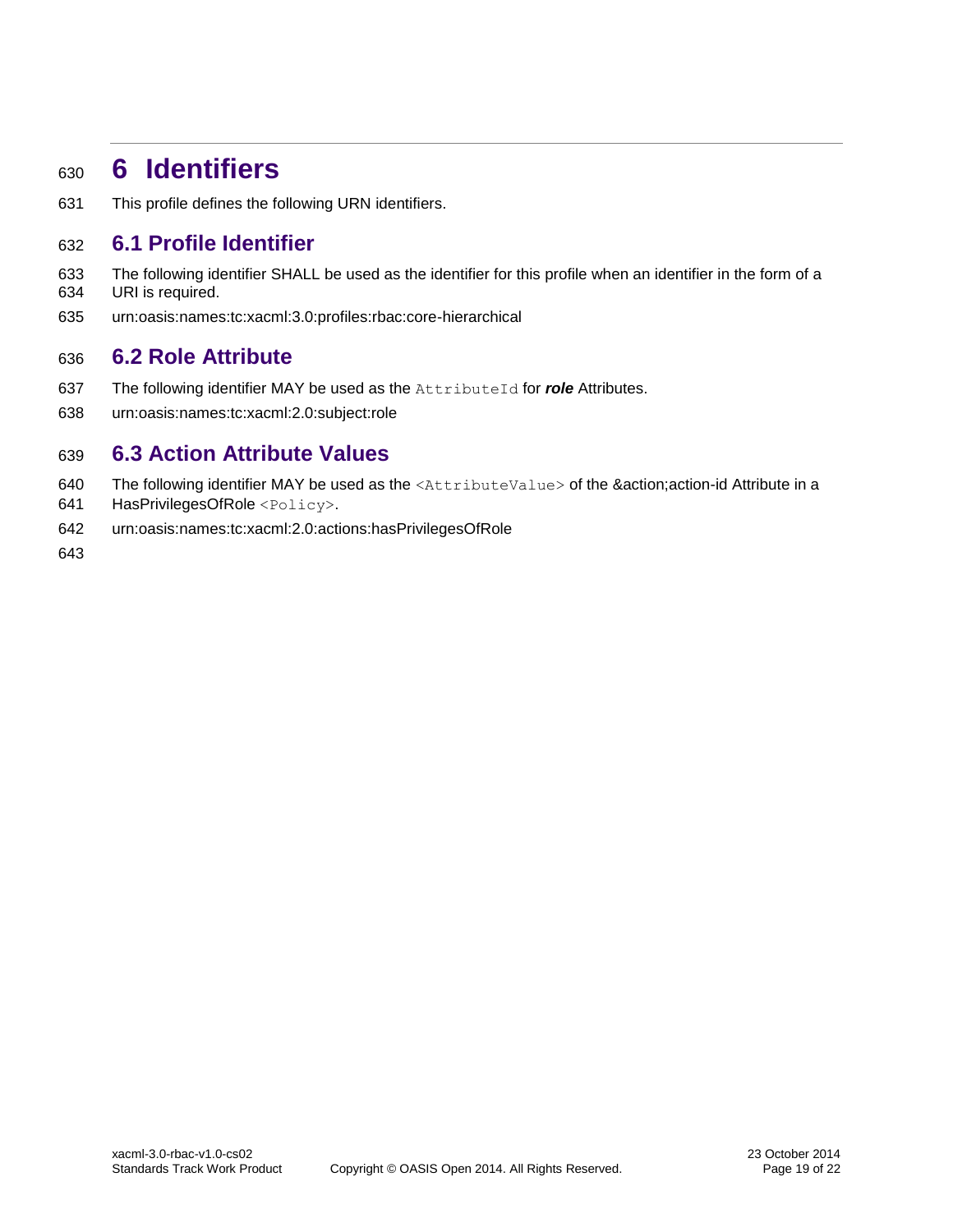# <span id="page-19-0"></span>**7 Conformance**

An implementation may conform to this profile in one or more of the following ways.

# <span id="page-19-1"></span>**7.1 As a policy processor**

 An implementation conforms to this specification as a policy processor if it makes use of XACML policies in the manner described in sections [5](#page-17-0) and [6.](#page-18-0)

# <span id="page-19-2"></span>**7.2 As an XACML request generator**

- An implementation conforms to this specification as an XACML request generator if it produces XACML
- requets in the manner described in sections [5](#page-17-0) and [6.](#page-18-0)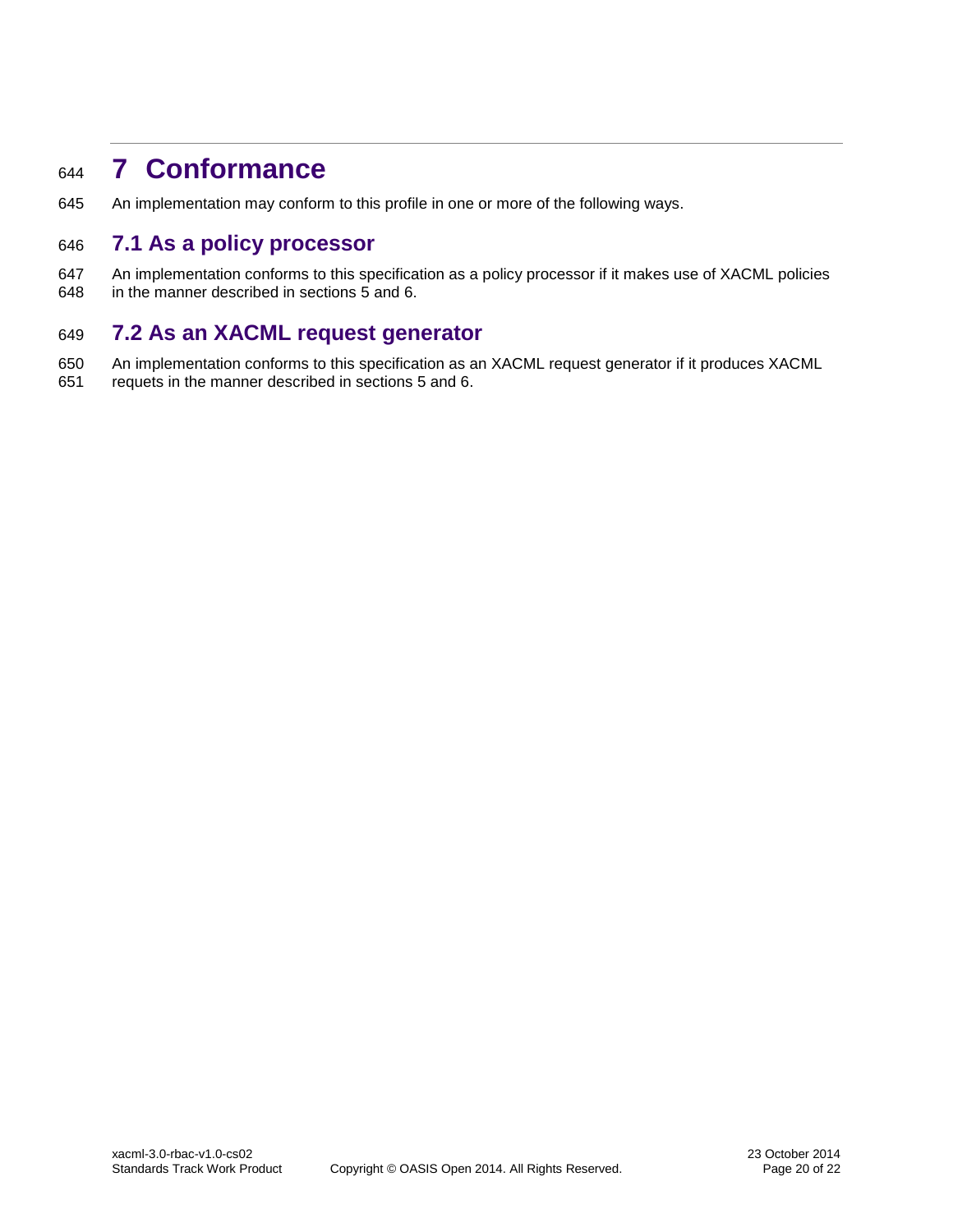# <span id="page-20-0"></span>**Appendix A. Acknowledgments**

 The following individuals have participated in the creation of this specification and are gratefully acknowledged:

- 
- Anil Saldhana
- Anil Tappetla
- Anne Anderson
- Anthony Nadalin
- Bill Parducci
- Craig Forster
- David Chadwick
- David Staggs
- Dilli Arumugam
- Duane DeCouteau
- Erik Rissanen
- Gareth Richards
- Hal Lockhart
- Jan Herrmann
- John Tolbert
- Ludwig Seitz
- Michiharu Kudo
- Naomaru Itoi
- Paul Tyson
- Prateek Mishra
- Rich Levinson
- Ronald Jacobson
- Seth Proctor
- Sridhar Muppidi
- Tim Moses
- Vernon Murdoch